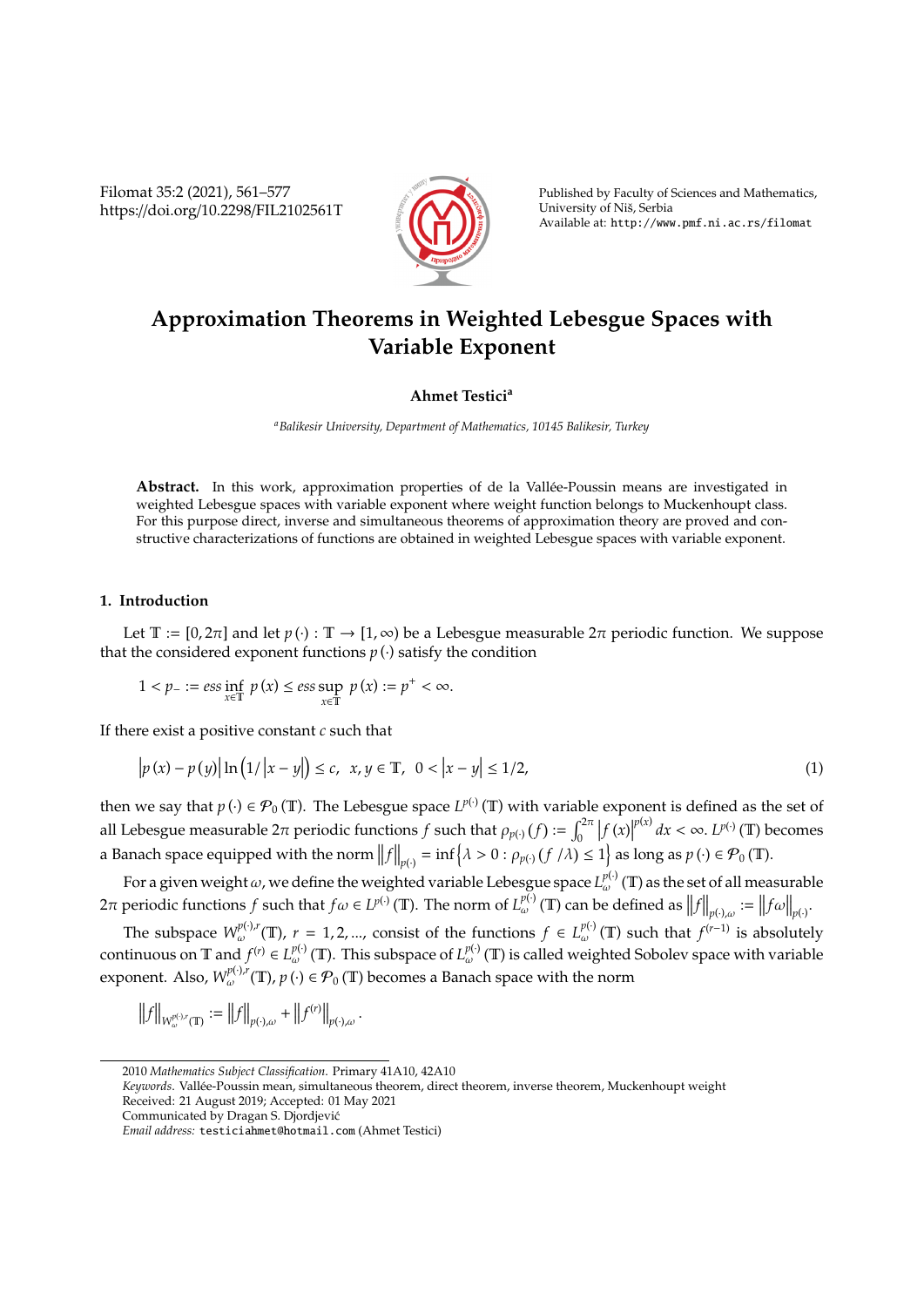Let *f*  $\in$  *L*<sup>1</sup> (**T**) and Fourier series of *f* is defined as

$$
f(x) \sim \frac{a_0}{2} + \sum_{k=1}^{\infty} (a_k \cos kx + b_k \sin kx)
$$

where  $a_k$  and  $b_k$ ,  $k = 0, 1, 2, ...,$  are Fourier coefficients of  $f$  such that

$$
a_k := a_k(f) = \frac{1}{2\pi} \int_{-\pi}^{\pi} f(t) \cos k t dt \text{ and } b_k := b_k(f) = \frac{1}{2\pi} \int_{-\pi}^{\pi} f(t) \sin k t dt.
$$

Let

$$
S_n(f) = S_n(f, x) := \frac{a_0}{2} + \sum_{k=1}^n (a_k \cos kx + b_k \sin kx), \ \ n = 1, 2, ...,
$$

be the *n*th partial sums of Fourier series of *f*. Also, de la Vallée-Poussin means of *f* is defined as

$$
V_m^n(f) = V_m^n(f, x) := \frac{1}{m+1} \sum_{k=n}^{n+m} S_k(f, x).
$$

**Definition 1.1.** *For a given exponent p* (*·*) *we say that*  $\omega \in A_{p(\cdot)}(\mathbb{T})$  *if* 

$$
\sup_{B_j} |B_j|^{-1} ||\omega \chi_{B_j}||_{p(\cdot)} ||\omega^{-1} \chi_{B_j}||_{q(\cdot)} < \infty, \ \ 1/p(\cdot) + 1/q(\cdot) = 1,
$$

where supremum is taken over all open intervals  $B_j \subset \mathbb{T}$  with the characteristic functions  $\chi_{B_j}$ .

Let  $f \in L_{\omega}^{p(\cdot)}(\mathbb{T})$ ,  $p(\cdot) \in \mathcal{P}_0(\mathbb{T})$ ,  $\omega(\cdot) \in A_{p(\cdot)}(\mathbb{T})$ . The *K*-functional  $K_r(f, \delta)_{p(\cdot), \omega}$ ,  $r = 1, 2, ...,$  for  $\delta > 0$  is defined as

.

$$
K_r(f,\delta)_{p(\cdot),\omega} := \inf_{g \in W^{p(\cdot),r}_{\omega}(\mathbb{T})} \left\{ \left\| f - g \right\|_{p(\cdot),\omega} + \delta^r \left\| g^{(r)} \right\|_{p(\cdot),\omega} \right\}
$$

**Definition 1.2.** *Let*  $f \in L^{p(\cdot)}_{\omega}(\mathbb{T}), p(\cdot) \in \mathcal{P}_0(\mathbb{T}), \omega(\cdot) \in A_{p(\cdot)}(\mathbb{T})$  and let

$$
\Delta_t^r f(x) := \sum_{s=0}^r (-1)^{r+s} {r \choose s} f(x+st) , r = 1, 2, ..., .
$$

*We define the rth modulus of smoothness as*

$$
\Omega_r(f,\delta)_{p(\cdot),\omega}:=\sup_{00.
$$

The correctness of this definition follows from the boundedness of the maximal operator

$$
M(f): f \to Mf(x) := \sup_{B \ni x} \frac{1}{|B|} \int_{B} |f(t)| dt
$$

for any  $x \in \mathbb{T}$  in the  $L_{\omega}^{p(\cdot)}(\mathbb{T})$ , where supremum is taken over all subinterval  $B \subset \mathbb{T}$  that contain  $x$  (see, [6]). So we have that if  $\omega(\cdot) \in A_{p(\cdot)}(\mathbb{T})$  and  $p(\cdot) \in \mathcal{P}_0(\mathbb{T})$ , then the maximal operator  $M(f)$  is bounded in  $L^{p(\cdot)}_{\omega}(\mathbb{T})$ . In this case there exists a positive constant  $c(p)$  such that the inequality

$$
\left\|M(f)\right\|_{p(\cdot),\omega} \le c(p)\left\|f\right\|_{p(\cdot),\omega} \tag{2}
$$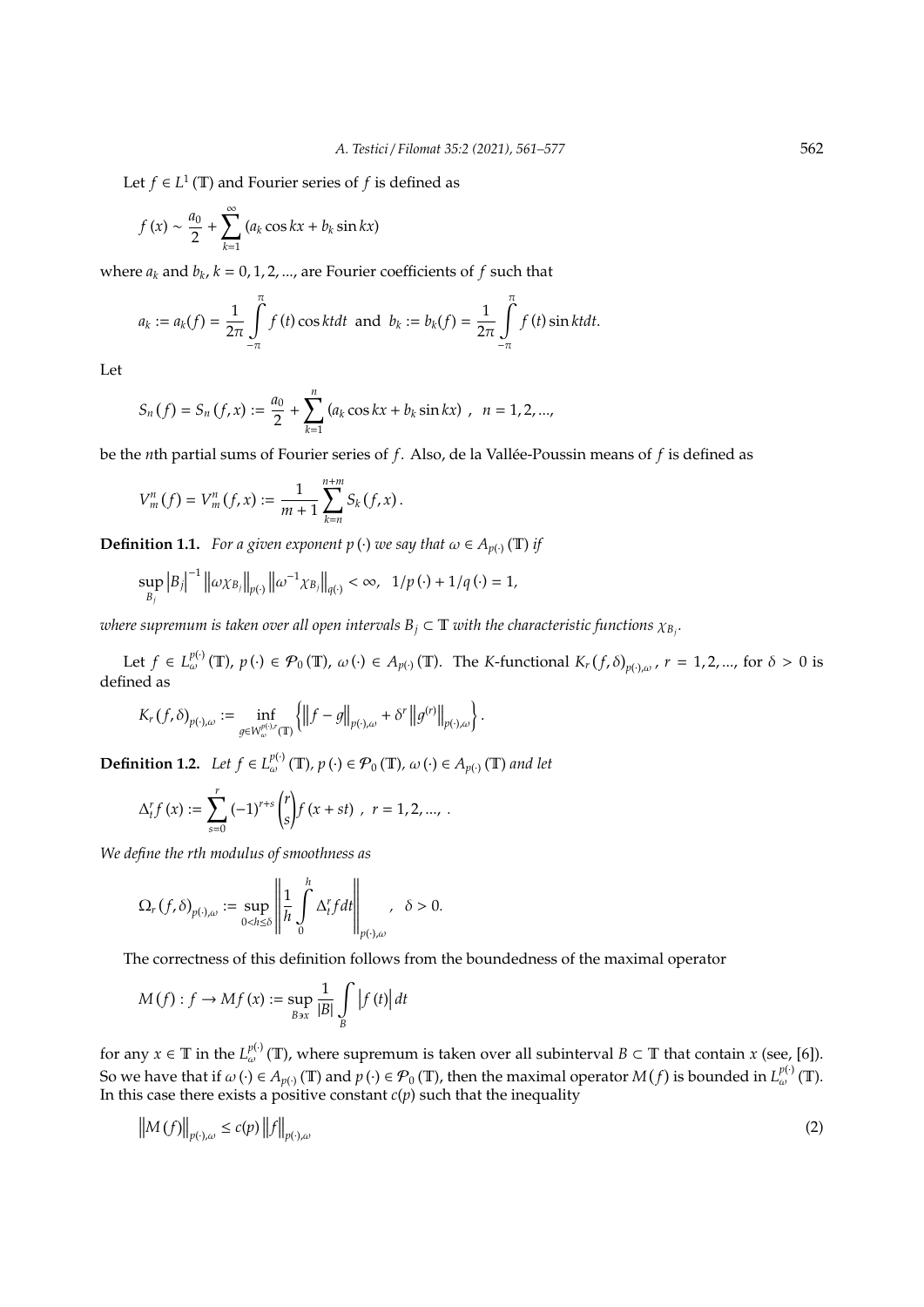holds for every  $f \in L_{\omega}^{p(\cdot)}(\mathbb{T})$ . In  $L_{\omega}^{p(\cdot)}(\mathbb{T})$  the boundedness of  $M(f)$  provides us the boundedness of  $\Omega_r(f,\delta)_{p(\cdot),\omega}$ . Namely, if  $f \in L^{p(\cdot)}_{\omega}(\mathbb{T})$ ,  $p(\cdot) \in \mathcal{P}_0(\mathbb{T})$  and  $\omega(\cdot) \in A_{p(\cdot)}(\mathbb{T})$ , then there exists a positive constant *c*(*p*) such that

$$
\Omega_r(f,\delta)_{p(\cdot),\omega} \le c(p) \|f\|_{p(\cdot),\omega} \tag{3}
$$

Moreover, it can be shown that if  $f,g\in L^{p(\cdot)}_{\omega}(\mathbb{T})$ , then

$$
\Omega_r(f+g,\delta)_{p(\cdot),\omega} \leq \Omega_r(f,\delta)_{p(\cdot),\omega} + \Omega_r(g,\delta)_{p(\cdot),\omega} \text{ and } \lim_{\delta \to 0} \Omega_r(f,\delta)_{p(\cdot),\omega} = 0.
$$

Lebesgue spaces with variable exponent were introduced by Orlicz in [23]. Lebesgue spaces with variable exponent enable us important tools for explanations of different applications in mechanic, like modelling of electrorheological fluids. As a result of this fact, investigations on the fundamental problems of these spaces have been studied recently, in view of potential theory, maximal and singular integral operator theory and others. The corresponding results can be found in the monographs [5, 9]. If we focus on the approximation theory in Lebesgue spaces with variable exponent, we can found some of the pioneering results in [13] and [10]. Under the condition  $p(\cdot) \in \mathcal{P}_0(\mathbb{T})$ , by defining the first order modulus of smoothness for  $f \in L^{p(\cdot)}(\mathbb{T})$  as

$$
\Omega_{p(\cdot)}(f,\delta):=\left\|\frac{1}{h}\int\limits_{0}^{h}\left|f\left(x+t\right)-f\left(x\right)\right|dt\right\|_{p(\cdot)},
$$

the direct theorem in  $L^{p(\cdot)}(\mathbb{T})$  was proved in [10]. Some problems of approximation theory in  $L^{p(\cdot)}(\mathbb{T})$  were investigated in [1] where  $p(\cdot) \in \mathcal{P}_0(\mathbb{T})$ . If the exponent function  $p(\cdot)$  satisfies that  $1 \leq p_- \leq p < \infty$  and the condition (1), then we say that  $p(\cdot) \in \mathcal{P}(\mathbb{T})$ . Clearly,  $\mathcal{P}(\mathbb{T})$  is more generalized than  $\mathcal{P}_0(\mathbb{T})$ . In case  $p(\cdot) \in \mathcal{P}(\mathbb{T})$ , the first order modulus of smoothness for  $f \in L^{p(\cdot)}(\mathbb{T})$ , which is more sensitive than  $\Omega_{p(\cdot)}(f, \delta)$ , was defined as

$$
\Omega(f,\delta)_{p(\cdot)} := \left\| \frac{1}{h} \int\limits_0^h (f(x) - f(x+t)) dt \right\|_{p(\cdot)}
$$

in [25]. Also, under the condition  $p(\cdot) \in \mathcal{P}(\mathbb{T})$ , the direct and inverse theorems of approximation theory in  $L^{p(\cdot)}(\mathbb{T})$  were proved in [25] and [12], respectively. Later, these results extended to weighted Lebesgue spaces with variable exponent in [14, 15] where the  $\omega \in A_{p(\cdot)}(\mathbb{T})$  and  $p(\cdot) \in \mathcal{P}_0(\mathbb{T})$ .

Approximation properties of de la Vallée Poussin means of given function  $f \in L^{p(\cdot)}(\mathbb{T})$ ,  $p(\cdot) \in \mathcal{P}(\mathbb{T})$  were investigated by means of  $\Omega(f, \delta)_{p(\cdot)}$  in [26, 27]. Later, these results were extended to  $L^{p(\cdot)}_{\omega}(\mathbb{T})$  in [29] under the conditions  $p(\cdot) \in \mathcal{P}_0(\mathbb{T})$  and  $\omega \in A_{p(\cdot)}(\mathbb{T})$ . In this work, one of our aims is to generalize the results proved in [29] by using  $\Omega_r(f,1/n)_{p(\cdot),\omega}$ ,  $r=1,2,...$ , and  $n=1,2,...$ , which equivalent to  $K_r(f,1/n)_{p(\cdot),\omega}$ . For this purpose, direct and inverse theorems of approximation theory are proved in  $L^{p(\cdot)}_{\omega}(\mathbb{T})$ ,  $p(\cdot) \in \mathcal{P}_0(\mathbb{T})$  and  $\omega \in A_{p(\cdot)}(\mathbb{T})$ . The similar theorems in nonweighted case, were proved in [16] and [31]. Another one of our aims is to generalize some approximation theorems investigated in [21] for classical Lebesgue space. Previously, the approximation properties of different summation methods were investigated in [11, 19, 20]. On the other hand, by different type modulus of smoothness appropriate approximation theorems in  $L_{\omega}^{p(\cdot)}(\mathbb{T})$  were proved in [2, 3], where  $\omega^{-p_0} \in A_{q^*(.)}(\mathbb{T})$ ,  $\frac{1}{(p^{(.)/p_0})} + \frac{1}{q^*(.)} = 1$ , for some  $p_0 \in (1, p_-)$ . Nevertheless, the  $A_{p(.)}(\mathbb{T})$ class is more intelligible than the class of weights considered in these work.

The best approximation number of  $f \in L^{p(\cdot)}_{\omega}(\mathbb{T})$  is defined as $E_n(f)_{p(\cdot),\omega} := \inf \{ ||f - T_n||_{p(\cdot),\omega} : T_n \in \Pi_n \}$ ,  $n = 0, 1, 2, \ldots$ , where  $\Pi_n$  is the class of trigonometric polynomials of degree not exceeding *n*.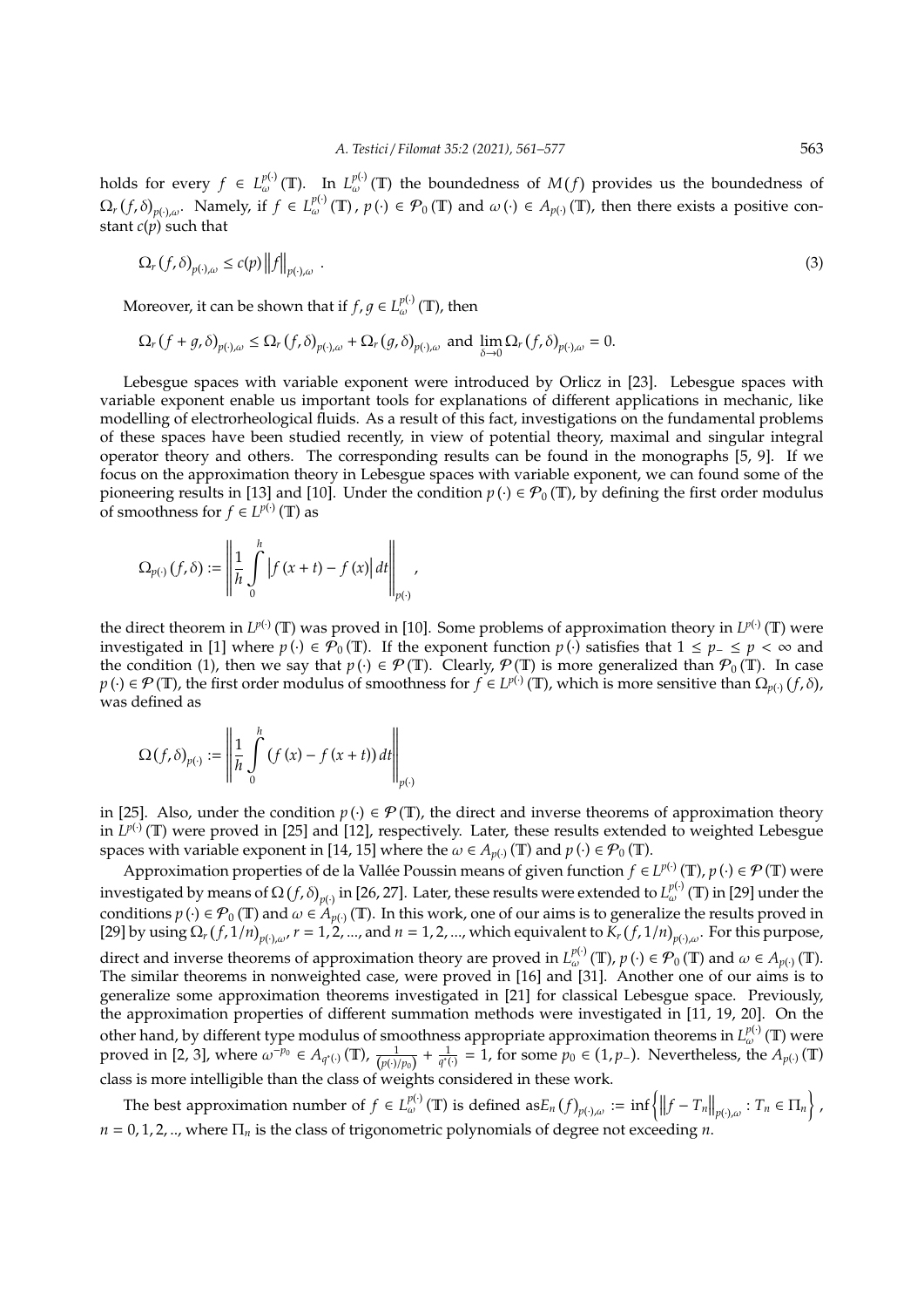Also,  $T_{\mu}^0 := T_n^0(f) \in \Pi_n$  is called best approximating polynomial to  $f \in L_{\omega}^{p(\cdot)}(\mathbb{T})$ , if  $T_n^0$  satisfies that  $||f - T_n^0||_{p(\cdot),\omega} = E_n(f)_{p(\cdot),\omega}.$ 

Throughout this work the constants can vary line by line but are independent of *n*. In addition, we use the notation  $f = O(g)$  which means that  $f \le cg$  for some positive constant *c*. We will also use the notation  $f \approx g$  for the sake of reader's convenience if there exist two constants  $c_1(p,r)$  and  $c_2(p,r)$  such that  $c_1(p,r)$  $\leq g \leq c_2(p,r) f.$ 

The our main results are follows.

**Theorem 1.3.** Let  $p(\cdot) \in \mathcal{P}_0(\mathbb{T})$ ,  $r = 1, 2, ..., \omega(\cdot) \in A_{p(\cdot)}(\mathbb{T})$ . If  $f \in L_{\omega}^{p(\cdot)}(\mathbb{T})$ , then there exists a positive constant *c p*,*r such that the inequality*

$$
E_n(f)_{p(\cdot),\omega} \le c(p,r) \Omega_r(f,1/n)_{p(\cdot),\omega}, n = 1,2,...,
$$

*holds.*

**Theorem 1.4.** Let  $f \in L_{\omega}^{p(\cdot)}(\mathbb{T})$ ,  $p(\cdot) \in \mathcal{P}_0(\mathbb{T})$ ,  $\omega(\cdot) \in A_{p(\cdot)}(\mathbb{T})$ . Then for  $n = 1, 2, ...,$  and  $r = 1, 2, ...,$  the equivalent

$$
\Omega_r(f,1/n)_{p(\cdot),\omega} \approx K_r(f,1/n)_{p(\cdot),\omega}
$$

*holds.*

**Theorem 1.5.** Let  $p(\cdot) \in \mathcal{P}_0(\mathbb{T})$ ,  $r = 1, 2, ..., \omega(\cdot) \in A_{p(\cdot)}(\mathbb{T})$ . If  $f \in L_{\omega}^{p(\cdot)}(\mathbb{T})$ , then there exists a positive constant *c p*,*r such that the inequality*

$$
\left\|f - V_m^n(f)\right\|_{p(\cdot),\omega} \le \frac{c(p,r)}{m+1} \sum_{k=0}^m \Omega_r \left(f, \frac{1}{n+k}\right)_{p(\cdot),\omega}, \ n = 1,2,...,
$$

*holds.*

Applying Theorem 1.5 and Lemma 2.5 proved in next section we have

**Corollary 1.6.** Let  $p(\cdot) \in \mathcal{P}_0(\mathbb{T})$ ,  $\omega(\cdot) \in A_{p(\cdot)}(\mathbb{T})$ . If  $f \in W^{\mathcal{p}(\cdot),r}_{\omega}(\mathbb{T})$ ,  $r = 1, 2, ...,$  then there exists a positive constant *c p*,*r such that the inequality*

$$
\left\|f - V_m^n(f)\right\|_{p(\cdot),\omega} \le \frac{c(p,r)}{m+1} \sum_{k=0}^m \frac{1}{(n+k)^r} \left\|f^{(r)}\right\|_{p(\cdot),\omega}, n = 1,2,...,
$$

*holds.*

**Theorem 1.7.** Let  $p(\cdot) \in \mathcal{P}_0(\mathbb{T})$ ,  $r = 1, 2, ..., \omega(\cdot) \in A_{p(\cdot)}(\mathbb{T})$ . If  $f \in L_{\omega}^{p(\cdot)}(\mathbb{T})$ , then there exists a positive constant *c p*,*r such that the inequality*

$$
\Omega_r\left(f,1/n\right)_{p(\cdot),\omega} \leq \frac{c\left(p,r\right)}{n^r} \sum_{k=0}^n \left(k+1\right)^{r-1} E_k\left(f\right)_{p(\cdot),\omega}, \ n=1,2,...,
$$

*holds.*

Firstly, Theorems 1.3, 1.4 and 1.7 in weighted Lebesgue space  $L^p_\omega(\mathbb{T})$ ,  $1 < p < \infty$  were proved in [22]. Under the condition *p* ( $\cdot$ ) ∈  $\mathcal{P}(\mathbb{T})$  in nonweighted case, Theorems 1.3 and 1.7 were proved in [16] and [31] independently of each other. Theorem 1.5 for  $r = 1$  was proved in [27]. In case  $r = 1$ , Theorem 1.3 was proved in [14], Theorem 1.7 was proved in [15], Theorems 1.4 and 1.5 were proved in [29]. In case  $r \in \mathbb{R}^+$ ,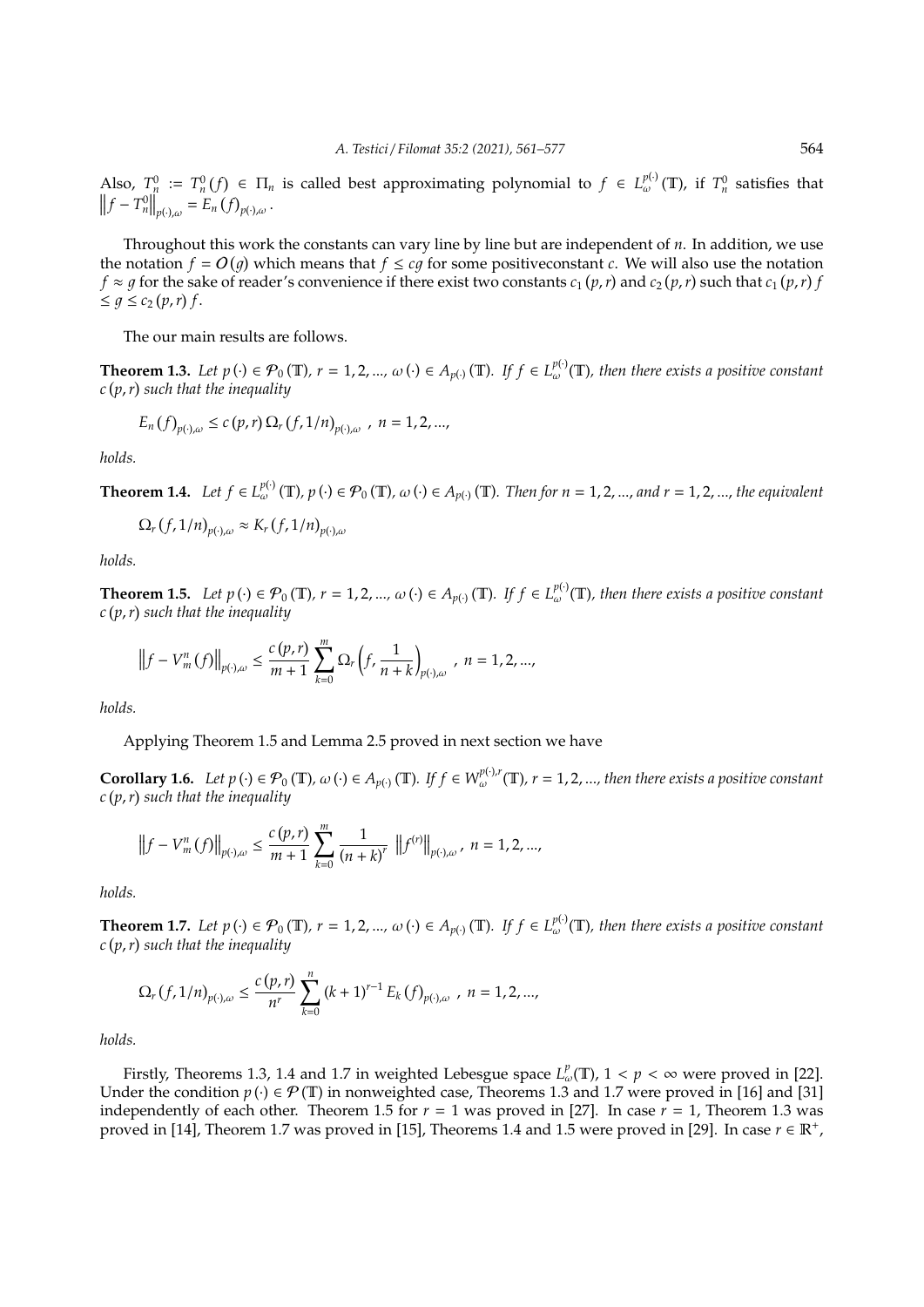Theorems 1.3 and 1.7 were proved in [2] by different type modulus of smoothness where  $\omega^{-p_0} \in A_{q^*(1)}(\mathbb{T})$ ,  $\frac{1}{(p(\cdot)/p_0)} + \frac{1}{q^*(\cdot)} = 1$ , for some  $p_0 \in (1, p_-)$ .

Let  $\alpha > 0$  and [ $\alpha$ ] be is the integer part of  $\alpha$ . If we define a generalized Lipschitz class  $Lip_{\alpha,r}^{p(\cdot),\omega}(\mathbb{T})$  for  $r := [\alpha] + 1$  as

$$
Lip_{\alpha,r}^{p(\cdot),\omega}(\mathbb{T}):=\left\{f\in L_{\omega}^{p(\cdot)}(\mathbb{T}): \Omega_r(f,\delta)_{p(\cdot),\omega}=O(\delta),\ \delta>0\right\},\
$$

then taking into account Theorem 1.3 and 1.7 by simple computations we have

**Corollary 1.8.** Let  $f \in L_{\omega}^{p(\cdot)}(\mathbb{T})$ ,  $p(\cdot) \in \mathcal{P}_0(\mathbb{T})$   $\omega(\cdot) \in A_{p(\cdot)}(\mathbb{T})$  and  $\alpha > 0$ . Then the following statements are *equivalent:*

$$
i)E_n(f)_{p(\cdot),\omega} = O(n^{-\alpha}), n = 1,2,..., and ii) f \in Lip_{\alpha,r}^{p(\cdot)}(\mathbb{T}).
$$

**Theorem 1.9.** Let  $p(\cdot) \in \mathcal{P}_0(\mathbb{T})$  and  $\omega(\cdot) \in A_{p(\cdot)}(\mathbb{T})$ . If  $f \in W_{\omega}^{p(\cdot),k}(\mathbb{T})$ ,  $k = 1, 2, ...,$  then there exists a positive *constant c p*, *k such that the inequality*

$$
\left\|f - V_m^n(f)\right\|_{p(\cdot),\omega} \le \frac{c(p,k)}{(n+1)^k} E_n\left(f^{(k)}\right)_{p(\cdot),\omega}
$$

*holds.*

**Theorem 1.10.** Let  $p(\cdot) \in \mathcal{P}_0(\mathbb{T})$  and  $\omega(\cdot) \in A_{p(\cdot)}(\mathbb{T})$ . If  $f \in W^{p(\cdot),r}_{\omega}(\mathbb{T})$ ,  $r = 1, 2, ...$ , then there exists a positive *constant c p*,*r such that the inequality*

$$
\left\|f - V_m^n(f)\right\|_{p(\cdot),\omega} \le \frac{c(p,r)}{m+1} \sum_{k=n}^{n+m} \frac{1}{(k+1)^r} E_k\left(f^{(r)}\right)_{p(\cdot),\omega}
$$

*holds.*

In classical Lebesgue space, Theorem 1.9 was proved in [24] where *m* ∈ {*n*, *n* − 1}. In nonweighted case, Theorem 1.9 was proved under the condition  $p(\cdot) \in \mathcal{P}(\mathbb{T})$  in [26] and [27] where  $m \in \{n, n-1\}$ ,  $n = O(m)$ respectively. In case  $r = 1$ , Theorem 1.10 was proved in [29].

If trigonometric polynomial  $T_n^* := T_n^*(f) \in \Pi_n$  satisfies the inequality  $||f - T_n^*||_{p(\cdot),\omega} \le cE_n(f)_{p(\cdot),\omega}$ ,  $n =$ 0, 1, 2, .., for some positive constant *c* is independent of *n*, then  $T_n^*$  is called near-best approximating polynomail to  $f \in L_{\omega}^{p(\cdot)}(\mathbb{T})$ .

**Theorem 1.11.** Let  $f \in W^{p(\cdot),k}_{\omega}(\mathbb{T})$ ,  $k = 1, 2, ..., p(\cdot) \in \mathcal{P}_0(\mathbb{T})$  and  $\omega(\cdot) \in A_{p(\cdot)}(\mathbb{T})$ . If  $T_n^* \in \Pi_n$  is a near-best *approximating polynomial to f , then there exists a positive constant c p*, *k such that the inequality*

$$
\left\|f^{(k)} - (T_n^*)^{(k)}\right\|_{p(\cdot),\omega} \le c(p,k)E_n\left(f^{(k)}\right)_{p(\cdot),\omega}, n = 1,2,..,
$$

*holds.*

This theorem in Lebesgue space  $L^p(\mathbb{T})$ ,  $1 \leq p < \infty$  was proved in [7]. In nonweighted case, Theorem 1.11 was proved in [17] when  $p(\cdot) \in \mathcal{P}(\mathbb{T})$ . In case  $k = 1$ , Theorem 1.11 was proved in [15]. Moreover, in the case  $k \in \mathbb{R}^+$ , Theorem 1.11 was proved in [2] where  $\omega^{-p_0} \in A_{q^*(\cdot)}(\mathbb{T})$ ,  $\frac{1}{(p(\cdot)/p_0)} + \frac{1}{q^*(\cdot)} = 1$  for some  $p_0 \in (1, p_-)$ and it was proved in weighted Lebesgue and weighted Orlicz spaces in [32] and [4], respectively.

The inequality

$$
\left\|f - S_n\left(f\right)\right\|_{p(\cdot),\omega} \le c(p) E_n\left(f\right)_{p(\cdot),\omega}, \ n = 1, 2, ..., \tag{4}
$$

proved in [29] implies that  $S_n(f)$  is near-best approximating polynomail to  $f \in L_{\omega}^{p(\cdot)}(\mathbb{T})$ . Hence, applying Theorem 1.11 we have immediately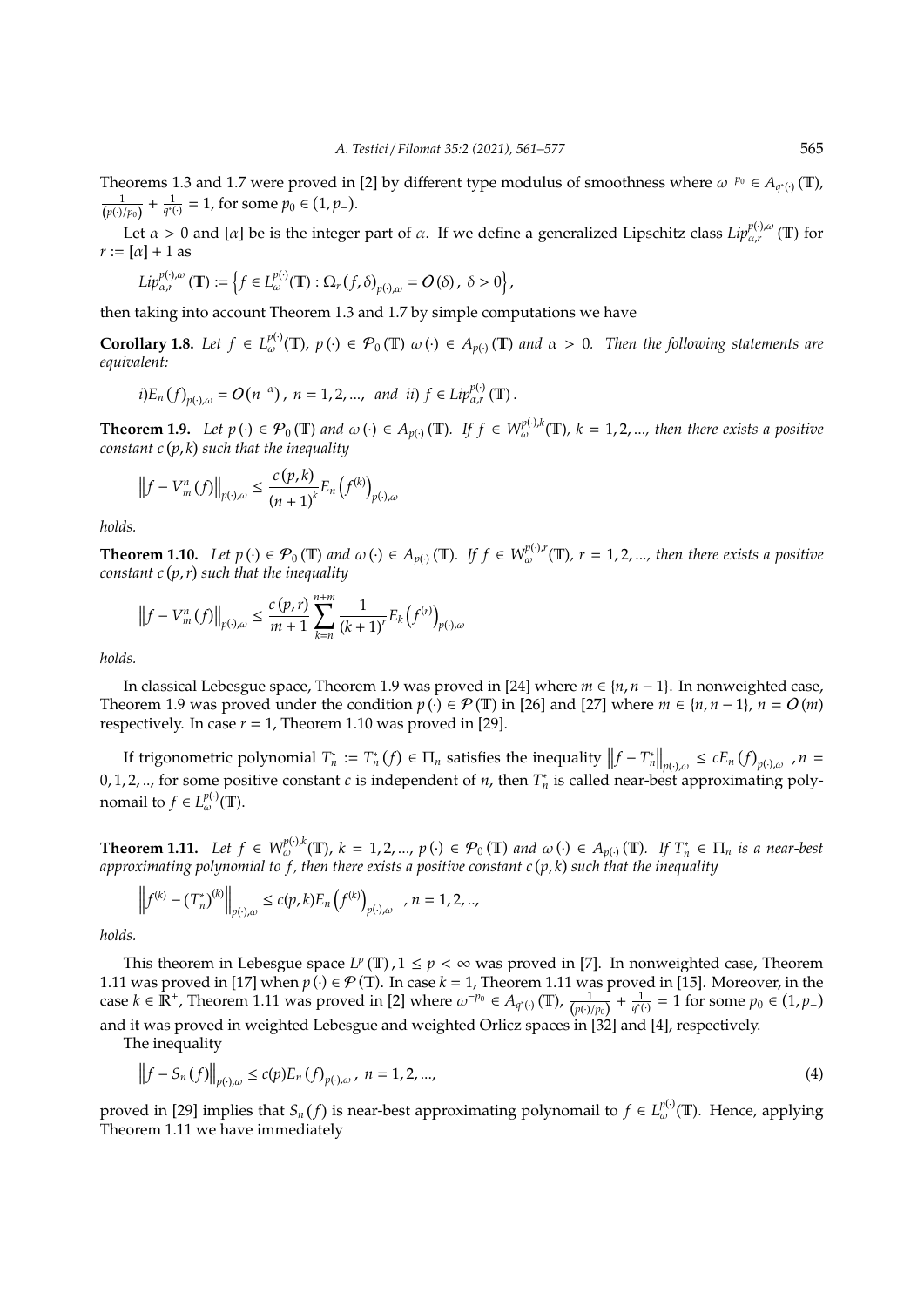**Corollary 1.12.** Let  $p(\cdot) \in \mathcal{P}_0(\mathbb{T})$  and  $\omega(\cdot) \in A_{p(\cdot)}(\mathbb{T})$ . If  $f \in W_{\omega}^{p(\cdot),k}(\mathbb{T})$ ,  $k = 1, 2, ...,$  then there exists a positive *constant c p*, *k such that the inequality*

$$
\left\|f^{(k)} - S_n^{(k)}(f)\right\|_{p(\cdot),\omega} \le c(p,k)E_n\left(f^{(k)}\right)_{p(\cdot),\omega}, n = 1,2,..,
$$

*holds.*

**Theorem 1.13.** Let  $f \in L_{\omega}^{p(\cdot)}(\mathbb{T}), p(\cdot) \in \mathcal{P}_0(\mathbb{T}), \omega(\cdot) \in A_{p(\cdot)}(\mathbb{T})$ . Let  $\sum_{n=1}^{\infty}$ *k*=1  $k^{\alpha-1}E_k(f)_{p(\cdot),\omega}<\infty$  where  $\alpha\in\mathbb{R}$ . Then the *series*

$$
\frac{a_0}{2} + \sum_{k=1}^{\infty} k^{\alpha} \left( a_k \cos kx + b_k \sin kx \right) \tag{5}
$$

is Fourier series of the function  $g\in L^{p(\cdot)}_{\omega}(\mathbb{T})$  and for every  $g\in L^{p(\cdot)}_{\omega}(\mathbb{T})$  the inequalities

$$
E_n(g)_{p(\cdot),\omega} \le c(p) \left\{ n^{\alpha} E_n(f)_{p(\cdot),\omega} + \sum_{k=n+1}^{\infty} k^{\alpha-1} E_k(f)_{p(\cdot),\omega} \right\}, \ n = 1,2,...,\tag{6}
$$

*and*

$$
E_0(g)_{p(\cdot),\omega} \le c(p) \left\{ E_0(f)_{p(\cdot),\omega} + \sum_{k=1}^{\infty} k^{\alpha-1} E_k(f)_{p(\cdot),\omega} \right\}
$$
 (7)

*hold with positive constants independent of n.*

**Theorem 1.14.** *Let*  $f \in L_{\omega}^{p(\cdot)}(\mathbb{T}), p(\cdot) \in \mathcal{P}_0(\mathbb{T}), r = 1, 2, ..., \omega(\cdot) \in A_{p(\cdot)}(\mathbb{T})$ *. Let*  $\sum_{i=1}^{\infty}$ *k*=1  $k^{\alpha-1}E_k(f)_{p(\cdot),\omega} < \infty$  where  $\alpha \in \mathbb{R}$  and let the series (5) be Fourier series of  $g \in L_{\omega}^{p(\cdot)}(\mathbb{T})$ . Then the inequality

$$
\Omega_r\left(g,\frac{1}{n}\right)_{p(\cdot),\omega} \leq c\left(p\right)\left\{\frac{1}{n^r}\sum_{\nu=0}^n\left(\nu+1\right)^{r+\alpha-1}E_\nu\left(f\right)_{p(\cdot),\omega}+\sum_{\nu=n+1}^\infty\nu^{\alpha-1}E_\nu\left(f\right)_{p(\cdot),\omega}\right\}
$$

*for n* = 1, 2, ..., *holds with positive constants independent of n.*

Similar results were proved in [2] and [3] where  $\omega^{-p_0} \in A_{q^*(\cdot)}(\mathbb{T})$ ,  $\frac{1}{(p(\cdot)/p_0)} + \frac{1}{q^*(\cdot)} = 1$  for some  $p_0 \in (1, p_-)$ . In weighted generalized grand Lebesgue spaces, Theorem 1.13 and 1.14 for conjugate functions were proved in [18]. Similar theorems in Lebesgue spaces were proved in [21] and [28].

## **2. Auxiliary Results**

**Lemma 2.1 ([14]).** Let  $f \in L^{p(\cdot)}_{\omega}(\mathbb{T})$ ,  $p(\cdot) \in \mathcal{P}_0(\mathbb{T})$ . If  $\omega(\cdot) \in A_{p(\cdot)}(\mathbb{T})$ , then the operator  $S_n(f) : f(\cdot) \to S_n(f, \cdot)$  is bounded in  $L^{p(\cdot)}_{\omega}(\mathbb{T})$  and there exists a positive constant  $c(p)$  such that  $||S_n(f)||_{p(\cdot),\omega} \le c(p) ||f||_{p(\cdot),\omega}$  ,  $n = 1,2,...$ , holds.

If  $p(\cdot) \in \mathcal{P}_0(\mathbb{T})$  and  $\omega(\cdot) \in A_{p(\cdot)}(\mathbb{T})$  then applying *Lemma* 2.1 we have

$$
\left\|V_{m}^{n}(f)\right\|_{p(\cdot),\omega} \leq \frac{1}{m+1} \sum_{k=n}^{n+m} \left\|S_{k}(f)\right\|_{p(\cdot),\omega} \leq c(p) \left\|f\right\|_{p(\cdot),\omega}
$$

and

$$
E_n(f)_{p(\cdot),\omega} \le ||f - S_n(f)||_{p(\cdot),\omega} \le c(p) ||f||_{p(\cdot),\omega}.
$$
\n(8)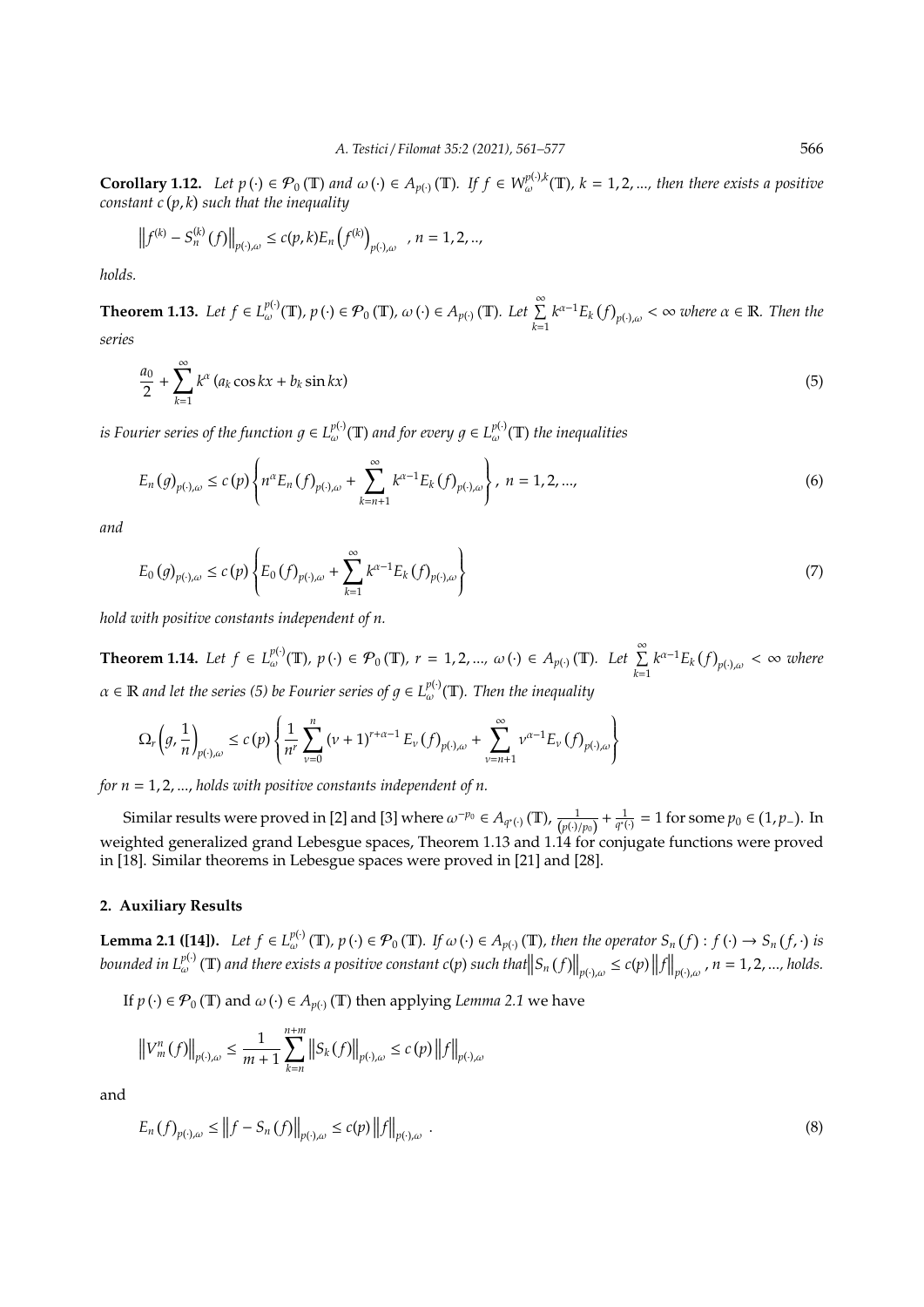Let *f*  $\in$  *L*<sup>1</sup> (**T**) and let *f* be its conjugate function defined as

$$
\widetilde{f}(x) := \frac{1}{\pi} \int_{-\pi}^{\pi} \frac{f(t)}{2 \tan \frac{t-x}{2}} dt.
$$

It is well known that if  $\widetilde{f}$  is integrable, then its Fourier series coincides with the conjugate Fourier series of *f* [30, p. 155] and hence

$$
\widetilde{f}(x) \sim \sum_{k=1}^{\infty} (a_k \sin kx - b_k \cos kx).
$$

**Lemma 2.2 ([14]).** Let  $f \in L^{p(\cdot)}_{\omega}(\mathbb{T}), p(\cdot) \in \mathcal{P}_0(\mathbb{T})$ . If  $\omega(\cdot) \in A_{p(\cdot)}(\mathbb{T})$ , then the operator  $\widetilde{f}: f(\cdot) \to \widetilde{f}(\cdot)$  is bounded  $\inf_{\omega} L^{p(\cdot)}_{\omega}(\mathbb{T})$  and there exists a positive constant  $c(p)$  such that  $\left\| \vec{f} \right\|_{p(\cdot),\omega} \leq c(p) \left\| f \right\|_{p(\cdot),\omega}$  holds.

Since  $S_n(f)$  is a trigonometric polynomials with degree *n*, by *Lemma* 2.2 and (4) we can obtain

$$
E_n\left(\tilde{f}\right)_{p(\cdot),\omega} \le c(p)E_n\left(f\right)_{p(\cdot),\omega}, \ n = 1, 2, ..., \tag{9}
$$

**Lemma 2.3 ([15]).** Let  $f \in L^{p(·)}_{\omega}(\mathbb{T}), p(·) \in \mathcal{P}_0(\mathbb{T}), \omega(·) \in A_{p(·)}(\mathbb{T}).$  If  $T_n$  is a trigonometric polynomial with degree n, then there exists a positive constant  $c(p)$  such that for  $r = 1, 2, 3, ...$  the inequality  $||T_n^{(r)}||_{p(\cdot),\omega} \le c(p) n^r ||T_n||_{p(\cdot),\omega}$ , *n* = 1, 2, ..., *holds.*

**Lemma 2.4.** Let  $p(\cdot) \in \mathcal{P}_0(\mathbb{T})$  and  $\omega(\cdot) \in A_{p(\cdot)}(\mathbb{T})$ . If  $f \in W^{p(\cdot),k}_{\omega}(\mathbb{T})$ ,  $k = 1, 2, ...,$  then there exists a positive *constant c*(*p*, *k*) *such that the inequality*

$$
E_n(f)_{p(\cdot),\omega} \leq \frac{c(p,k)}{(n+1)^k} E_n\left(f^{(k)}\right)_{p(\cdot),\omega}
$$

*holds.*

*Proof.* Let  $f \in W^{p(\cdot),k}_{\omega}(\mathbb{T})$ ,  $k = 1, 2, ...,$  For the Fourier coefficients of  $f$ , denoted by  $a_v$  and  $b_v$ ,  $v = 1, 2, ...,$  we set

$$
A_0(f,x) = \frac{a_0}{2}; A_v(f,x) = a_v \cos vx + b_v \sin vx \text{ and } A_v(\widetilde{f},x) = a_v \sin vx - b_v \cos vx.
$$

Since

$$
A_{\nu}(f,x) = A_{\nu}\left(f, x + \frac{k\pi}{2\nu}\right)\cos\frac{k\pi}{2} + A_{\nu}\left(\widetilde{f}, x + \frac{k\pi}{2\nu}\right)\sin\frac{k\pi}{2}
$$

$$
A_{\nu}\left(f^{(k)}, x\right) = \nu^{k} A_{k}\left(f, x + \frac{k\pi}{2\nu}\right) \text{ and } A_{\nu}\left(\widetilde{f^{(k)}}, x\right) = \nu^{k} A_{\nu}\left(\widetilde{f}, x + \frac{k\pi}{2\nu}\right),
$$

we have

$$
\sum_{\nu=n+1}^{\infty} \frac{1}{\nu^k} A_{\nu} \left( f^{(k)}, x \right) = \sum_{\nu=n+1}^{\infty} \frac{1}{\nu^k} \left( \left[ S_{\nu} \left( f^{(k)}, x \right) - f^{(k)} \left( x \right) \right] - \left[ S_{\nu-1} \left( f^{(k)}, x \right) - f^{(k)} \left( x \right) \right] \right)
$$
  
= 
$$
\sum_{\nu=n+1}^{\infty} \left( \frac{1}{\nu^k} - \frac{1}{(\nu+1)^k} \right) \left[ S_{\nu} \left( f^{(k)}, x \right) - f^{(k)} \left( x \right) \right] - \frac{1}{(n+1)^k} \left[ S_n \left( f^{(k)}, x \right) - f^{(k)} \left( x \right) \right].
$$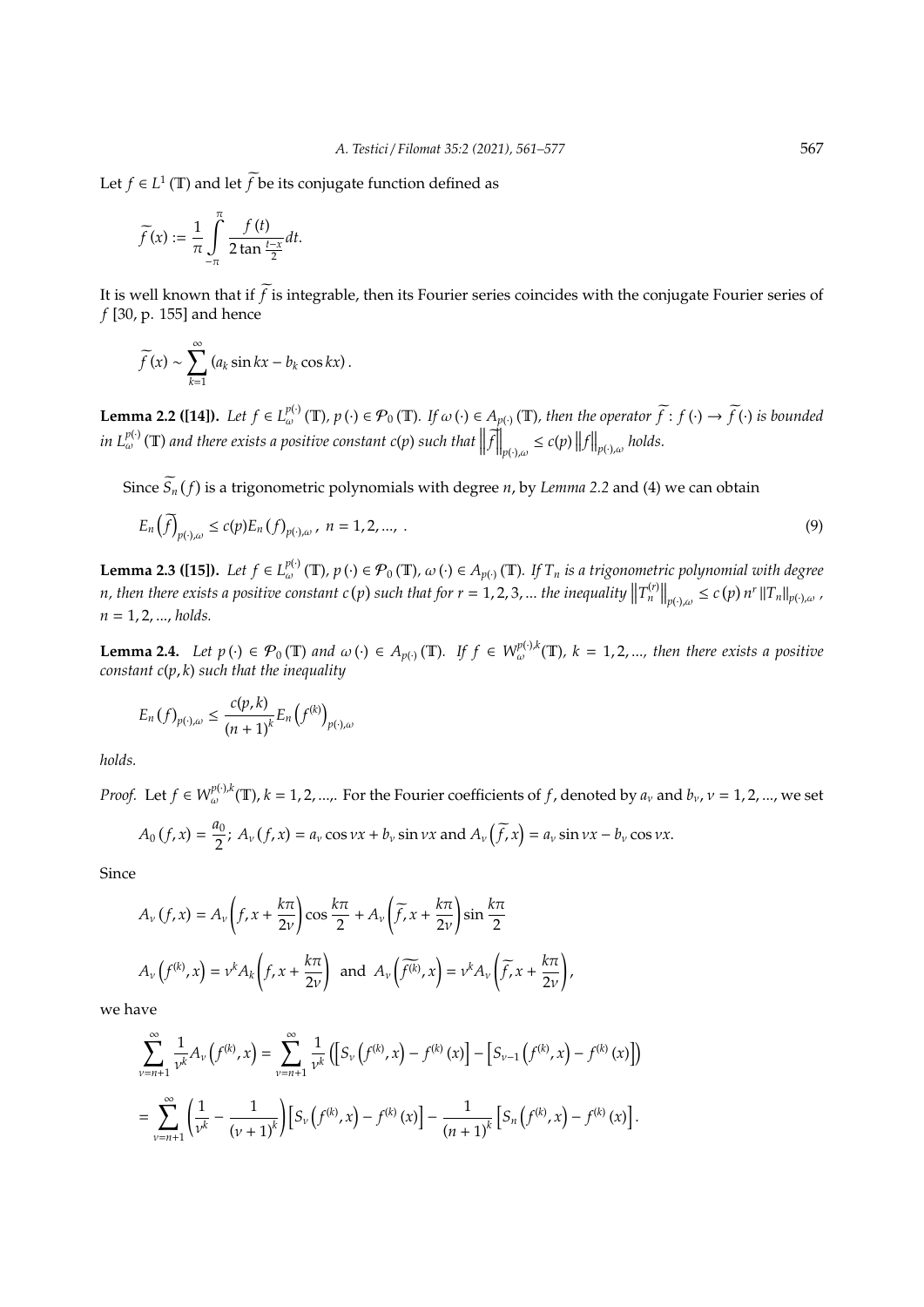Similar relation holds also for  $\sum_{\nu=n+1}^{\infty}$  $\frac{1}{\nu^k}A_\nu\left(\widetilde{f^{(k)}},x\right)$ . By (4) and (9) we have

$$
\|f(x) - S_n(f, x)\|_{p(\cdot),\omega} = \left\| \sum_{\nu=n+1}^{\infty} A_{\nu}(f, x) \right\|_{p(\cdot),\omega} = \left\| \cos \frac{k\pi}{2} \sum_{\nu=n+1}^{\infty} \frac{1}{\nu^k} A_{\nu}(f^{(k)}, x) + \sin \frac{k\pi}{2} \sum_{\nu=n+1}^{\infty} \frac{1}{\nu^k} A_{\nu}(\widetilde{f^{(k)}}, x) \right\|_{p(\cdot),\omega}
$$
  

$$
\leq \sum_{\nu=n+1}^{\infty} \left( \frac{1}{\nu^k} - \frac{1}{(\nu+1)^k} \right) \left\| S_{\nu}(f^{(k)}, x) - f^{(k)}(x) \right\|_{p(\cdot),\omega} + \frac{1}{(n+1)^k} \left\| S_n(f^{(k)}, x) - f^{(k)}(x) \right\|_{p(\cdot),\omega}
$$
  

$$
+ \sum_{\nu=n+1}^{\infty} \left( \frac{1}{\nu^k} - \frac{1}{(\nu+1)^k} \right) \left\| S_{\nu}(\widetilde{f^{(k)}}, x) - \widetilde{f^{(k)}}(x) \right\|_{p(\cdot),\omega} + \frac{1}{(n+1)^k} \left\| S_n(\widetilde{f^{(k)}}, x) - \widetilde{f^{(k)}}(x) \right\|_{p(\cdot),\omega}
$$
  

$$
\leq c(p) \left\{ \sum_{\nu=n+1}^{\infty} \left( \frac{1}{\nu^k} - \frac{1}{(\nu+1)^k} \right) E_{\nu}(f^{(k)})_{p(\cdot),\omega} + \frac{1}{(n+1)^k} E_n(f^{(k)})_{p(\cdot),\omega} \right\}
$$

$$
+c(p)\left\{\sum_{\nu=n+1}^{\infty}\left(\frac{1}{\nu^{k}}-\frac{1}{(\nu+1)^{k}}\right)E_{\nu}\left(\widetilde{f^{(k)}}\right)_{p(\cdot),\omega}+\frac{1}{(n+1)^{k}}E_{n}\left(\widetilde{f^{(k)}}\right)_{p(\cdot),\omega}\right\}
$$

$$
\leq c(p) \left\{ \sum_{\nu=n+1}^{\infty} \left( \frac{1}{\nu^k} - \frac{1}{(\nu+1)^k} \right) E_{\nu} \left( f^{(k)} \right)_{p(\cdot), \omega} + \frac{1}{(n+1)^k} E_n \left( f^{(k)} \right)_{p(\cdot), \omega} \right\}
$$

$$
\leq c(p)\sum_{\nu=n+1}^{\infty}\left(\frac{1}{\nu^k}-\frac{1}{(\nu+1)^k}+\frac{1}{(n+1)^k}\right)E_n\left(f^{(k)}\right)_{p(\cdot),\omega}\leq \frac{c(p,k)}{(n+1)^k}E_n\left(f^{(k)}\right)_{p(\cdot),\omega}.
$$

Thus lemma is proved.  $\square$ 

**Lemma 2.5.** Let  $p(\cdot) \in \mathcal{P}_0(\mathbb{T})$ ,  $\omega(\cdot) \in A_{p(\cdot)}(\mathbb{T})$ . Then there exists a positive constant c(p), such that for any  $r = 1, 2, ..., \delta > 0$  and for any function  $f \in W^{p(\cdot),r}_{\omega}(\mathbb{T})$  the inequality

$$
\Omega_r(f,\delta)_{p(\cdot),\omega} \le c(p,r)\delta^r \left\|f^{(r)}\right\|_{p(\cdot),\omega}
$$

*holds.*

*Proof.* Since

$$
\Delta_t^r f(x) = \int_0^t \int_0^t \dots \int_0^t f^{(r)}(x + t_1 + \dots + t_r) dt_1 \dots dt_r,
$$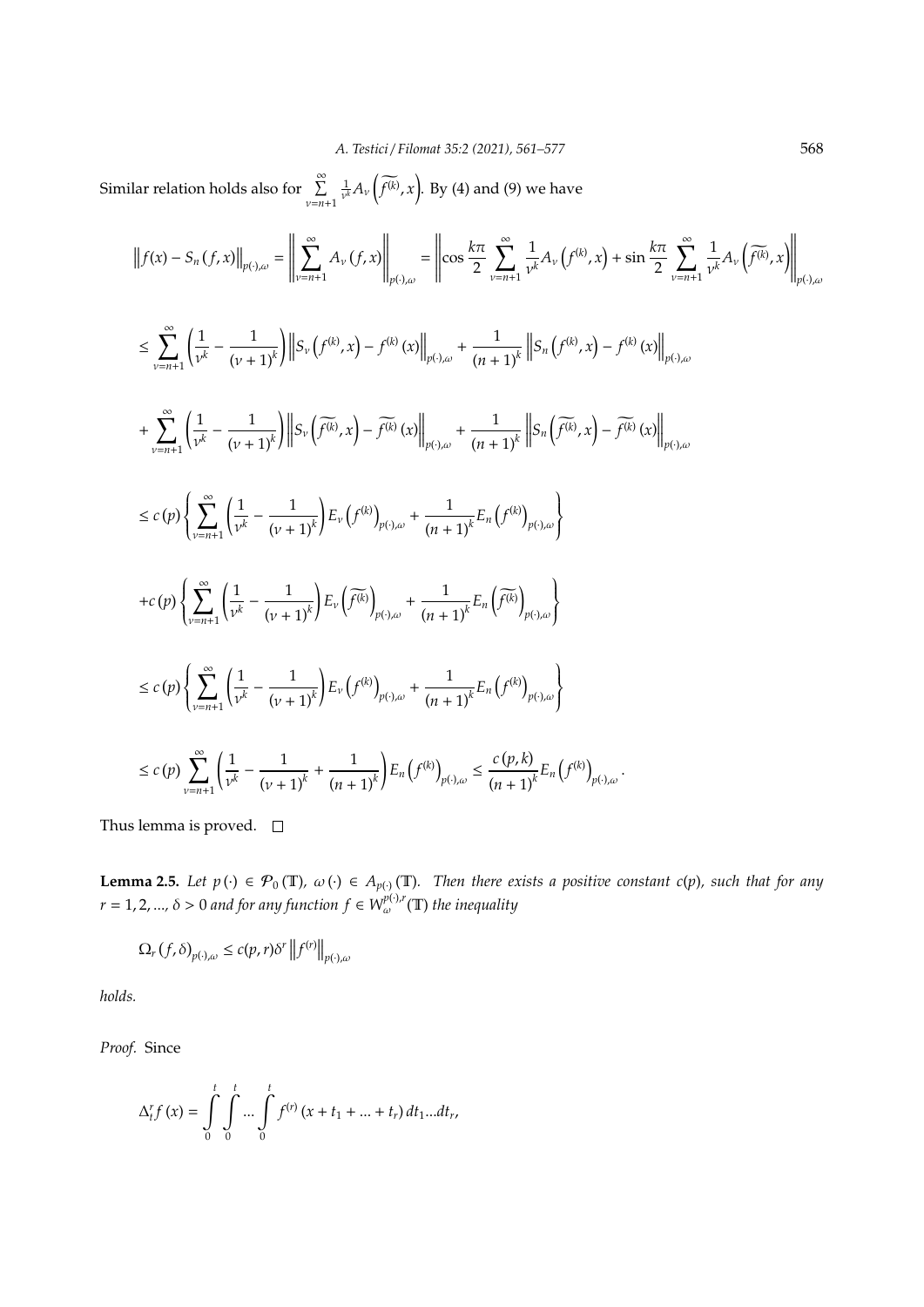applying *r* times the generalized Minkowski inequality and (2) we have

$$
\left\| \frac{1}{h} \int_{0}^{h} \Delta_{t}^{r} f dt \right\|_{p(\cdot),\omega} \leq c(p) \frac{1}{h} \int_{0}^{h} \left\| \Delta_{t}^{r} f \right\|_{p(\cdot),\omega} dt
$$
\n
$$
\leq c(p) h^{r} \frac{1}{h^{r+1}} \int_{0}^{h} \left\| \int_{0}^{t} \cdots \int_{0}^{t} f^{(r)} (\cdot + t_{1} + \cdots + t_{r}) dt_{1} \cdots dt_{r} \right\|_{p(\cdot),\omega}
$$
\n
$$
\leq c(p) h^{r} \frac{1}{h} \int_{0}^{h} \left\| \frac{1}{h} \int_{0}^{t} \left| \frac{1}{h^{r-1}} \int_{0}^{t} \cdots \int_{0}^{t} f^{(r)} (\cdot + t_{1} + \cdots + t_{r}) dt_{1} \cdots dt_{r-1} \right| dt_{r} \right\|_{p(\cdot),\omega}
$$
\n
$$
= c(p) h^{r} \frac{1}{h} \int_{0}^{h} \left\| \frac{1}{h} \int_{0}^{h} \left| \frac{1}{h^{r-1}} \int_{0}^{t} \cdots \int_{0}^{t} f^{(r)} (\cdot + t_{1} + \cdots + t_{r}) dt_{1} \cdots dt_{r-1} \right| dt_{r} \right\|_{p(\cdot),\omega}
$$
\n
$$
\leq c(p) h^{r} \frac{1}{h} \int_{0}^{h} \left\| \frac{1}{h^{r-1}} \int_{0}^{t} \cdots \int_{0}^{t} f^{(r)} (\cdot + t_{1} + \cdots + t_{r-1}) dt_{1} \cdots dt_{r-1} \right\|_{p(\cdot),\omega}
$$
\n
$$
\leq \cdots \leq c(p) h^{r} \frac{1}{h} \int_{0}^{h} \left\| \left\{ \frac{1}{h} \int_{0}^{h} |f^{(r)} (\cdot + t_{1})| dt_{1} \right\} \right\|_{p(\cdot),\omega}
$$
\n
$$
\leq c(p) h^{r} \| f^{(r)} \|_{p(\cdot),\omega} \frac{1}{h} \int_{0}^{h} dt = c(p) h^{r} \| f^{(r)} \|_{p(\cdot),\omega}
$$

and taking here the supremum we obtain the inequality  $\Omega_r(f, \delta)_{p(\cdot), \omega} \le c(p, r)\delta^r ||f^{(r)}||_{p(\cdot), \omega}$ .

For  $f \in L^{p(\cdot)}_{\omega}(\mathbb{T})$  and  $\delta > 0$  we define the Steklov mean value function

$$
f_{r,\delta}(x) = \frac{2}{\delta} \int_{\delta/2}^{\delta} \frac{1}{h^r} \sum_{s=0}^{r-1} (-1)^{r+s+1} {r \choose s} \int_{0}^{h} \cdots \int_{0}^{h} f\left(x + \frac{r-s}{r} \left[t_1 + \ldots + t_r\right]\right) dt_1 \ldots dt_r dh.
$$

**Lemma 2.6.** If  $f \in L_{\omega}^{p(\cdot)}(\mathbb{T})$ ,  $p(\cdot) \in \mathcal{P}_0(\mathbb{T})$ ,  $\omega(\cdot) \in A_{p(\cdot)}(\mathbb{T})$ , then  $f_{r,\delta} \in W_{\omega}^{p(\cdot),r}(\mathbb{T})$  for  $r = 1, 2, ...,$  and  $\delta > 0$ . *Proof.* The equation

$$
f_{r,\delta}^{(r-1)}(x) = \frac{2}{\delta} \int_{\delta/2}^{\delta} \frac{1}{h^r} \left\{ \sum_{s=0}^{r-1} (-1)^{r+s+1} {r \choose s} \int_{0}^{\frac{r-s}{r}} \left( \frac{r}{r-s} \right)^r \Delta_{\frac{r-s}{r}h}^{r-1} f(x+t) dt \right\} dh
$$
  

$$
= \frac{2}{\delta} \int_{\delta/2}^{\delta} \frac{1}{h^r} \left\{ \sum_{s=0}^{r-1} \int_{x}^{x+\frac{r-s}{r}} (-1)^{r+s+1} {r \choose s} \left( \frac{r}{r-s} \right)^r \Delta_{\frac{r-1}{r}h}^{r-1} f(t) dt \right\} dh
$$
(10)

were proved in [16]. The Steklov mean value function  $f_{r,\delta}^{(r-1)}$  is absolute continuity on [0,2 $\pi$ ], this fact can be showed by standard way. It remains to prove the imbedding  $f_{r,\delta}^{(r)} \in L_{\omega}^{p(\cdot)}(\mathbb{T})$ . Differentiating the relation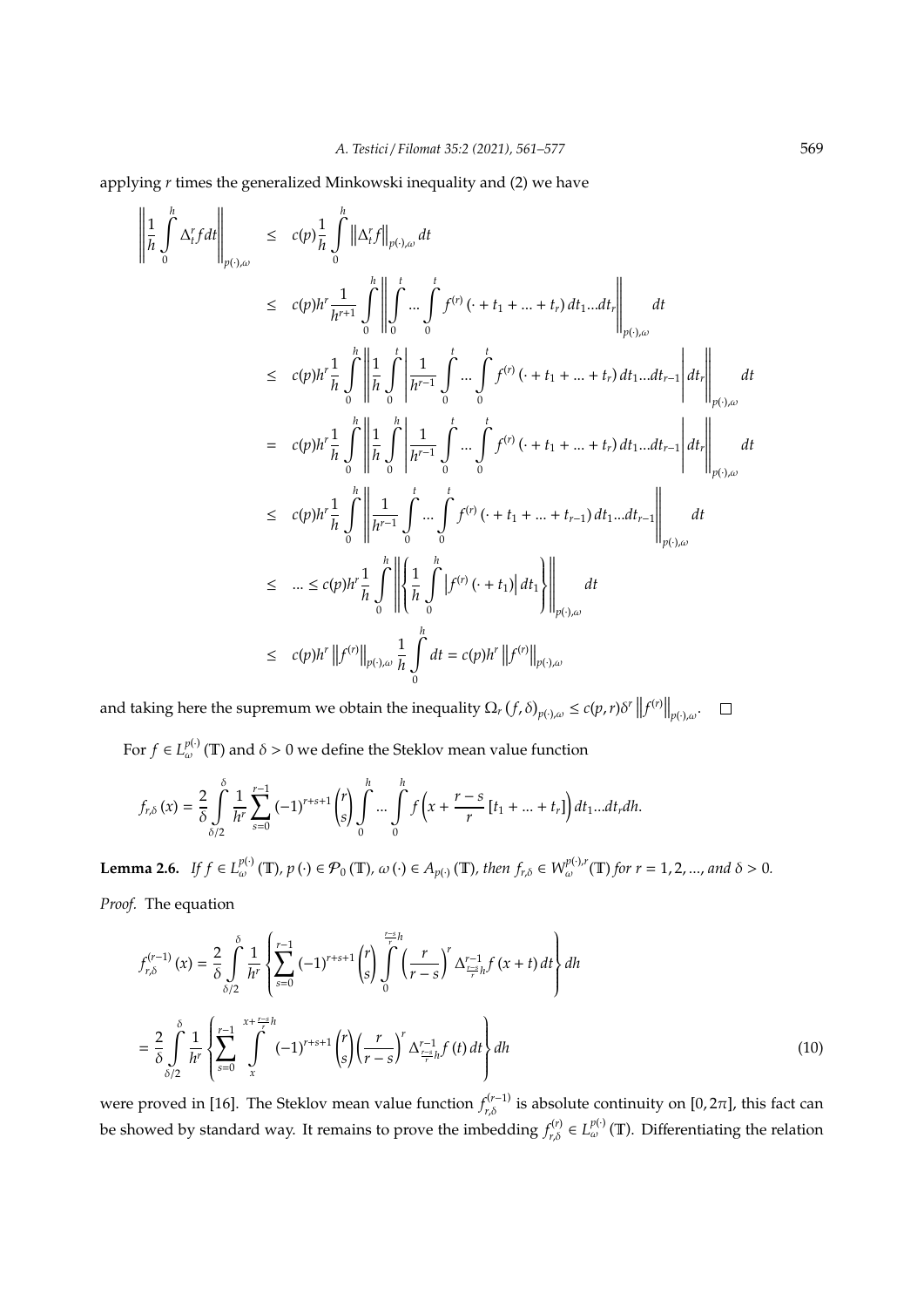(10) we obtain

$$
f_{r,\delta}^{(r)}\left(x\right) = \frac{2}{\delta} \int\limits_{\delta/2}^{\delta} \frac{1}{h^r} \left( \sum_{s=0}^{r-1} \left(-1\right)^{r+s+1} \binom{r}{s} \left(\frac{r}{r-s}\right)^r \Delta_{\frac{r-s}{r}h}^r f\left(x\right) \right) dh
$$

and denoting  $t := \frac{r - s}{r}h$  we have

$$
\left|f_{r,\delta}^{(r)}(x)\right| \leq \frac{2^{r+1}}{\delta^r} \sum_{s=0}^{r-1} {r \choose s} \left(\frac{r}{r-s}\right)^r \left| \frac{1}{\delta} \int_{\delta/2}^{\delta} \Delta_{\frac{r-s}{r}h}^r f(x) \, dh \right| = \frac{2^{r+1}}{\delta^r} \sum_{s=0}^{r-1} {r \choose s} \left(\frac{r}{r-s}\right)^r \left| \frac{1}{\frac{r-s}{r} \delta} \int_{\frac{r-s}{r}(\delta/2)}^{\frac{r-s}{r} \delta} \Delta_f^r f(x) \, dt \right|
$$
  

$$
\leq \frac{2^{r+1}}{\delta^r} \sum_{s=0}^{r-1} {r \choose s} \left(\frac{r}{r-s}\right)^r \left| \frac{1}{\frac{r-s}{r} \delta} \int_{0}^{\frac{r-s}{r} \delta} \Delta_f^r f(x) \, dt \right| + \left| \frac{1}{\frac{r-s}{r} \delta} \int_{0}^{\frac{r-s}{r}(\delta/2)} \Delta_f^r f(x) \, dt \right|,
$$

which by (3) implies the inequality

$$
\left\|f_{r,\delta}^{(r)}\right\|_{p(\cdot),\omega} \leq 2c(r)\delta^{-r}\Omega_r\left(f,\delta\right)_{p(\cdot),\omega} \leq c(p,r)\left\|f\right\|_{p(\cdot),\omega}.
$$
\n(11)

Since  $f \in L_{\omega}^{p(\cdot)}(\mathbb{T})$  the relation (11) means that  $f_{r,\delta}^{(r)} \in L_{\omega}^{p(\cdot)}(\mathbb{T})$ .

# **3. Proofs of Main Results**

*Proof of Theorem 1.3.* Let  $f \in L_{\omega}^{p(\cdot)}(\mathbb{T})$ ,  $p(\cdot) \in \mathcal{P}_0(\mathbb{T})$  and  $\omega(\cdot) \in A_{p(\cdot)}(\mathbb{T})$ . For  $\delta > 0$  and  $r = 1, 2, ...,$  after some necessary simplifications we have

$$
\left|f_{r,\delta}\left(x\right)-f\left(x\right)\right|=\frac{2}{\delta}\left|\intop_{\delta/2}^{\delta}\left\{\frac{1}{h^{r}}\intop_{0}^{h}\cdots\intop_{0}^{h}\Delta_{\frac{t_{1}+\cdots+t_{r}}{r}}^{r}f\left(x\right)dt_{1}...dt_{r}\right\}dh\right|
$$

and then by the generalized Minkowski inequality

$$
\left\|f_{r,\delta} - f\right\|_{p(\cdot),\omega} \le c(p,r)\frac{2}{\delta} \int_{\delta/2}^{\delta} \left\{ \frac{1}{h^{r-1}} \int_{0}^{h} \cdots \int_{0}^{h} \left\| \frac{1}{h} \int_{0}^{h} \Delta_{\frac{t_{1}+\ldots+t_{r}}{r}}^{r} f dt_{1} \right\|_{p(\cdot),\omega} dt_{2} \ldots dt_{r} \right\} dh
$$
  

$$
= c(p,r)\frac{2}{\delta} \int_{\delta/2}^{\delta} \left\{ \frac{1}{h^{r-1}} \int_{0}^{h} \cdots \int_{0}^{h} \left\| \frac{1}{h} \int_{t_{2}+\ldots+t_{r}}^{h+h_{2}+\ldots+h_{r}} \Delta_{\frac{t}{r}}^{r} f dt \right\|_{p(\cdot),\omega} dt_{2} \ldots dt_{r} \right\} dh.
$$
 (12)

Since

$$
\begin{split} &\left\|\frac{1}{h}\int\limits_{t_{2}+\ldots+t_{r}}^{h+t_{2}+\ldots+t_{r}}\Delta_{\frac{r}{r}}^{r}fdt\right\|_{p(\cdot),\omega}=\left\|\frac{1}{h}\left(\int\limits_{0}^{h+t_{2}+\ldots+t_{r}}\Delta_{\frac{r}{r}}^{r}fdt-\int\limits_{0}^{t_{2}+\ldots+t_{r}}\Delta_{\frac{r}{r}}^{r}fdt\right)\right\|_{p(\cdot),\omega}\\ &\leq\left\|\frac{1}{(h+t_{2}+\ldots+t_{r})/r}\int\limits_{0}^{(h+t_{2}+\ldots+t_{r})/r}\Delta_{t}^{r}fdt\right\|_{p(\cdot),\omega}+\left\|\frac{1}{(t_{2}+\ldots+t_{r})/r}\int\limits_{0}^{(t_{2}+\ldots+t_{r})/r}\Delta_{t}^{r}fdt\right\|_{p(\cdot),\omega}\end{split}
$$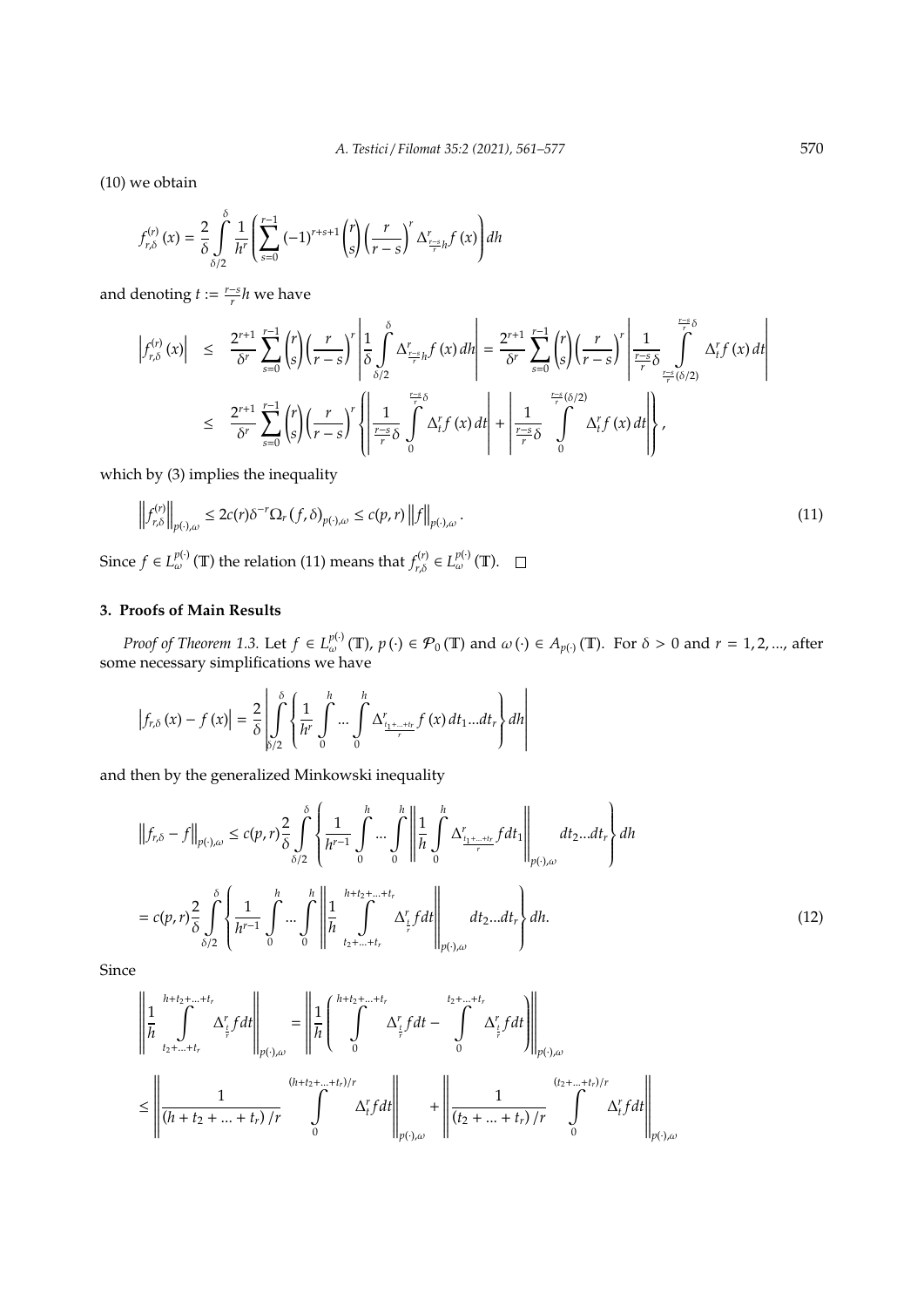*A. Testici* / *Filomat 35:2 (2021), 561–577* 571

$$
\leq \sup_{(h+t_2+\ldots+t_r)/r\leq \delta} \left\| \frac{1}{(h+t_2+\ldots+t_r)/r} \int\limits_{0}^{(h+t_2+\ldots+t_r)/r} \Delta_t^r f dt \right\|_{p(\cdot),\omega} + \sup_{(t_2+\ldots+t_r)/r\leq \delta} \left\| \frac{1}{(t_2+\ldots+t_r)/r} \int\limits_{0}^{(t_2+\ldots+t_r)/r} \Delta_t^r f dt \right\|_{p(\cdot),\omega}
$$
\n
$$
= \Omega_r(f,\delta)_{p(\cdot),\omega} + \Omega_r(f,\delta)_{p(\cdot),\omega} = 2\Omega_r(f,\delta)_{p(\cdot),\omega}, \tag{13}
$$

combining (12) and (13) we have

$$
\left\|f_{r,\delta} - f\right\|_{p(\cdot),\omega} \le c(p,r)\frac{2}{\delta}\int_{\delta/2}^{\delta}\left\{\frac{1}{h^{r-1}}\int_{0}^{h}\cdots\int_{0}^{h}\Omega_{r}\left(f,\delta\right)_{p(\cdot),\omega}dt_{2}...dt_{r}\right\}dh
$$
  

$$
\le c(p,r)\Omega_{r}\left(f,\delta\right)_{p(\cdot),\omega}\frac{2}{\delta}\int_{\delta/2}^{\delta}dh = c(p,r)\Omega_{r}\left(f,\delta\right)_{p(\cdot),\omega}.
$$
 (14)

By Lemma 2.4 and (8) we have  $E_n(f)_{p(\cdot),\omega} \leq \frac{c(p)}{n^r}$  $\lim_{n'}\left\|f^{(r)}\right\|_{p(\cdot),\omega'}$  later using the relations (8), (14), (11) for  $\delta:=1/n$ we conclude that

$$
E_n(f)_{p(\cdot),\omega} \le E_n(f - f_{r,1/n})_{p(\cdot),\omega} + E_n(f_{r,1/n})_{p(\cdot),\omega} \le ||f_{r,1/n} - f||_{p(\cdot),\omega} + \frac{c(p)}{n^r} ||f_{r,1/n}^{(r)}||_{p(\cdot),\omega}
$$
  

$$
\le c(p,r)\Omega_r(f,1/n)_{p(\cdot),\omega} + \frac{c(p,r)}{n^r}n^r\Omega_r(f,1/n)_{p(\cdot),\omega} \le c(p,r)\Omega_r(f,1/n)_{p(\cdot),\omega}. \quad \Box
$$

*Proof of Theorem 1.4*. Let  $f \in L_{\omega}^{p(\cdot)}(\mathbb{T})$ ,  $p(\cdot) \in \mathcal{P}_0(\mathbb{T})$  and  $\omega(\cdot) \in A_{p(\cdot)}(\mathbb{T})$ . By (11), (14) for  $\delta := 1/n$  and taking infimum we have

$$
K_r(f,1/n)_{p(\cdot),\omega} \le c(p,r)\Omega_r(f,1/n)_{p(\cdot),\omega}, n = 1,2,...,
$$
\n(15)

for  $r = 1, 2, \ldots$ , On the other hand, by (3) and Lemma 2.5 we obtain

$$
\Omega_r(f,1/n)_{p(\cdot),\omega} \leq \Omega_r(f-f_{r,1/n},1/n)_{p(\cdot),\omega} + \Omega_r(f_{r,1/n},1/n)_{p(\cdot),\omega}
$$
\n
$$
\leq c(p,r) \left\{ \left\| f_{r,1/n} - f \right\|_{p(\cdot),\omega} + \frac{1}{n^r} \left\| f_{r,1/n}^{(r)} \right\|_{p(\cdot),\omega} \right\}.
$$

Taking infimum at last inequality we have

 $\Omega_r(f,1/n)_{p(\cdot),\omega} \le c(p,r)K_r(f,1/n)_{p(\cdot),\omega}$ ,  $n=1,2,...,n$ 

for *r* = 1, 2, ..., and by (15) we obtain that  $\Omega_r(f,1/n)_{p(\cdot),\omega} \approx K_r(f,1/n)_{p(\cdot),\omega}$ .

*Proof of Theorem 1.5.* Let  $f \in W^{p(\cdot),r}_{\omega}(\mathbb{T})$ ,  $r = 1, 2, ..., p(\cdot) \in \mathcal{P}_0(\mathbb{T})$  and  $\omega(\cdot) \in A_{p(\cdot)}(\mathbb{T})$ . By (4) and Theorem 1.3 we have

$$
||f - V_m^n(f)||_{p(\cdot),\omega} \le \frac{1}{m+1} \sum_{k=n}^{n+m} ||f - S_k(f)||_{p(\cdot),\omega} \le \frac{c(p)}{m+1} \sum_{k=n}^{n+m} E_k(f)_{p(\cdot),\omega}
$$
  

$$
= \frac{c(p)}{m+1} \sum_{k=0}^m E_{n+k}(f)_{p(\cdot),\omega} \le \frac{c(p,r)}{m+1} \sum_{k=0}^m \Omega_r \left( f, \frac{1}{n+k} \right)_{p(\cdot),\omega} . \quad \Box
$$

*Proof of Theorem 1.7.* Let  $T_n$  be the best approximation trigonometric polynomial to  $f \in L_{\omega}^{p(\cdot)}(\mathbb{T})$ ,  $p(\cdot) \in$  $\mathcal{P}_0(\mathbb{T})$  and  $\omega(\cdot) \in A_{p(\cdot)}(\mathbb{T})$ . Let also  $m = 1, 2, ...,$  be the number, such that  $2^m \le n < 2^{m+1}$ . Since

$$
\Omega_r(f,1/n)_{p(\cdot),\omega} \le \Omega_r(f - T_{2^{m+1}},1/n)_{p(\cdot),\omega} + \Omega_r(T_{2^{m+1}},1/n)_{p(\cdot),\omega},\tag{16}
$$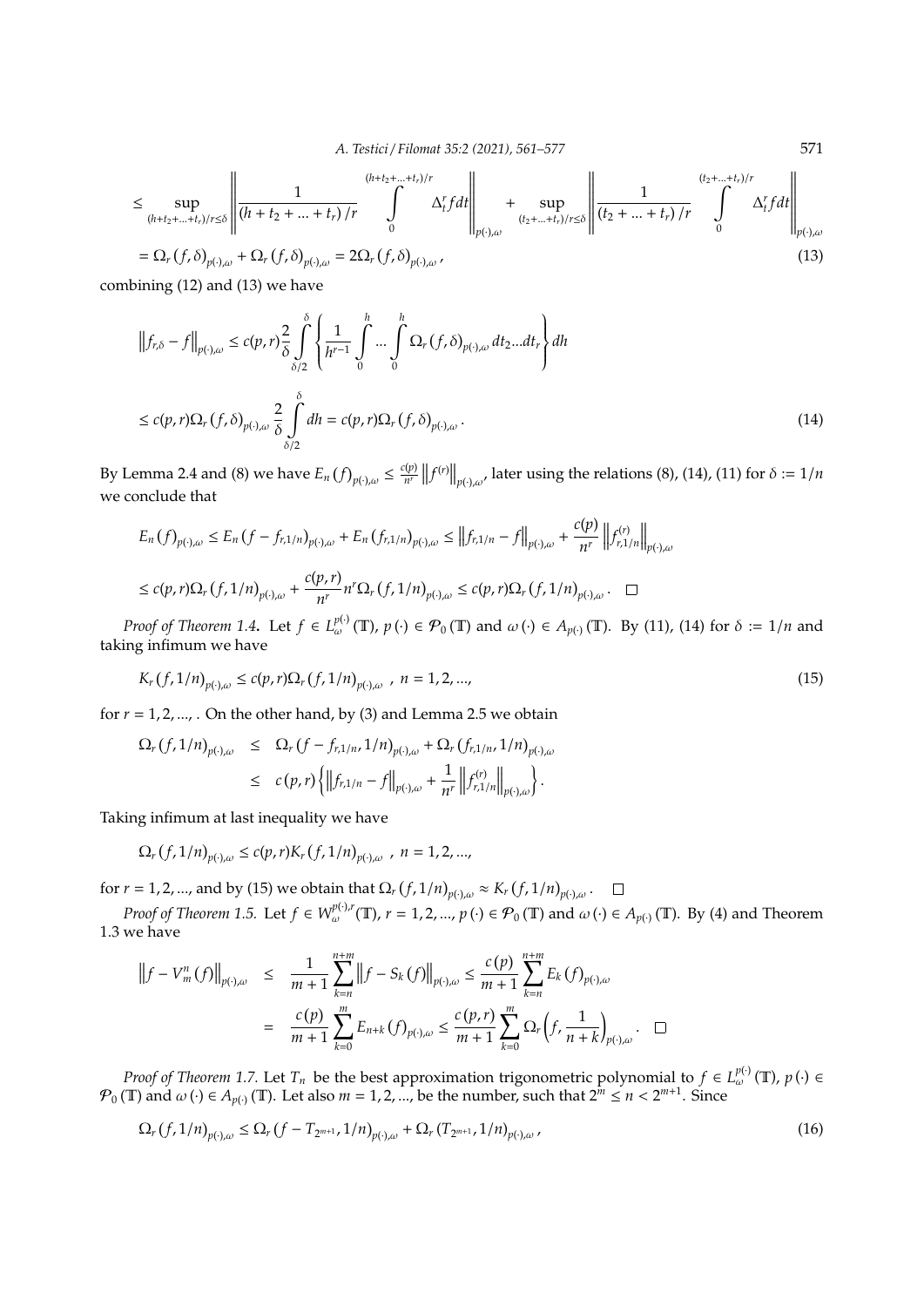using the inequality [8, p. 209]

$$
2^{(\nu+1)r}E_{2^{\nu}}(f)_{p(\cdot),\omega} \le 2^{2r} \sum_{k=2^{\nu-1}+1}^{2^{\nu}} k^{r-1} E_k(f)_{p(\cdot),\omega},\tag{17}
$$

by (3) we have

$$
\Omega_r(f - T_{2^{m+1}}, 1/n)_{p(\cdot),\omega} \le c(p, r) \|f - T_{2^{m+1}}\|_{p(\cdot),\omega} = c(p, r) E_{2^{m+1}}(f)_{p(\cdot),\omega}
$$
\n
$$
\le c(p, r) \frac{2^{(m+1)r}}{n^r} E_{2^m}(f)_{p(\cdot),\omega} \le \frac{c(p, r)}{n^r} 2^{2r} \sum_{k=2^{m-1}+1}^{2^m} k^{r-1} E_k(f)_{p(\cdot),\omega}.
$$
\n(18)

On the other hand, applying Lemma 2.5, Lemma 2.3 and (17) we get

$$
\Omega_r(T_{2^{m+1}}, 1/n)_{p(\cdot),\omega} \leq \frac{c(p,r)}{n^r} \|T_{2^{m+1}}^{(r)}\|_{p(\cdot),\omega} = \frac{c(p,r)}{n^r} \|T_1^{(r)} + \sum_{\nu=0}^m (T_{2^{\nu+1}}^{(r)} - T_{2^{\nu}}^{(r)})\|_{p(\cdot),\omega}
$$
\n
$$
\leq \frac{c(p,r)}{n^r} \left( \|T_1^{(r)}\|_{p(\cdot),\omega} + \left\|\sum_{\nu=0}^m (T_{2^{\nu+1}}^{(r)} - T_{2^{\nu}}^{(r)})\right\|_{p(\cdot),\omega} \right)
$$
\n
$$
\leq \frac{c(p,r)}{n^r} \left( \|T_1\|_{p(\cdot),\omega} + \sum_{\nu=0}^m 2^{(\nu+1)r} \| (T_{2^{\nu+1}} - T_{2^{\nu}}) \|_{p(\cdot),\omega} \right)
$$
\n
$$
\leq \frac{c(p,r)}{n^r} \left( E_0(f)_{p(\cdot),\omega} + \sum_{\nu=0}^m 2^{(\nu+1)r} E_{2^{\nu}}(f)_{p(\cdot),\omega} \right)
$$
\n
$$
= \frac{c(p,r)}{n^r} \left( E_0(f)_{p(\cdot),\omega} + 2^r E_1(f)_{p(\cdot),\omega} + \sum_{\nu=1}^m \frac{2^{\nu}}{2^{(\nu+1)r} E_{2^{\nu}}(f)_{p(\cdot),\omega} \right)
$$
\n
$$
\leq \frac{c(p,r)}{n^r} \left( E_0(f)_{p(\cdot),\omega} + 2^r E_0(f)_{p(\cdot),\omega} + \sum_{\nu=1}^m \sum_{k=2^{\nu-1}+1} 2^{k-1} E_k(f)_{p(\cdot),\omega} \right)
$$
\n
$$
\leq \frac{c(p,r)}{n^r} \left( E_0(f)_{p(\cdot),\omega} + \sum_{k=1}^m k^{r-1} E_k(f)_{p(\cdot),\omega} \right).
$$
\n(19)

Combining (16), (18) and (19) we conclude that

$$
\Omega_r(f,1/n)_{p(\cdot),\omega} \leq \frac{c(p,r)}{n^r} \left( \sum_{k=2^{m-1}+1}^{2^m} k^{r-1} E_k(f)_{p(\cdot),\omega} + E_0(f)_{p(\cdot),\omega} + \sum_{k=1}^{2^m} k^{r-1} E_k(f)_{p(\cdot),\omega} \right)
$$
  

$$
\leq \frac{c(p,r)}{n^r} \left( \sum_{k=1}^{2^m} k^{r-1} E_k(f)_{p(\cdot),\omega} + E_0(f)_{p(\cdot),\omega} \right) \leq \frac{c(p,r)}{n^r} \left( \sum_{k=0}^n (k+1)^{r-1} E_k(f)_{p(\cdot),\omega} \right). \quad \Box
$$

 $Proof$  of Theorem 1.9. Let  $f \in W^{p(\cdot),k}_{\omega}(\mathbb{T})$  ,  $k = 1,2,...,p\left(\cdot\right) \in \mathcal{P}\left(\mathbb{T}\right)$  and  $\omega\left(\cdot\right) \in A_{p(\cdot)}(\mathbb{T})$ . Since  $E_n\left(f\right)_{p(\cdot),\omega}$  decreasing sequence applying (4) and Lemma 2.4 we have

$$
\left\|f - V_m^n(f)\right\|_{p(\cdot),\omega} \leq \frac{1}{m+1} \sum_{k=n}^{n+m} \left\|f - S_k(f)\right\|_{p(\cdot),\omega} \leq \frac{c(p)}{m+1} \sum_{k=n}^{n+m} E_k(f)_{p(\cdot),\omega} \leq c(p) E_n(f)_{p(\cdot),\omega} \leq \frac{c(p,k)}{(n+1)^k} E_n\left(f^{(k)}\right)_{p(\cdot),\omega}.
$$

Thus theorem is proved.  $\square$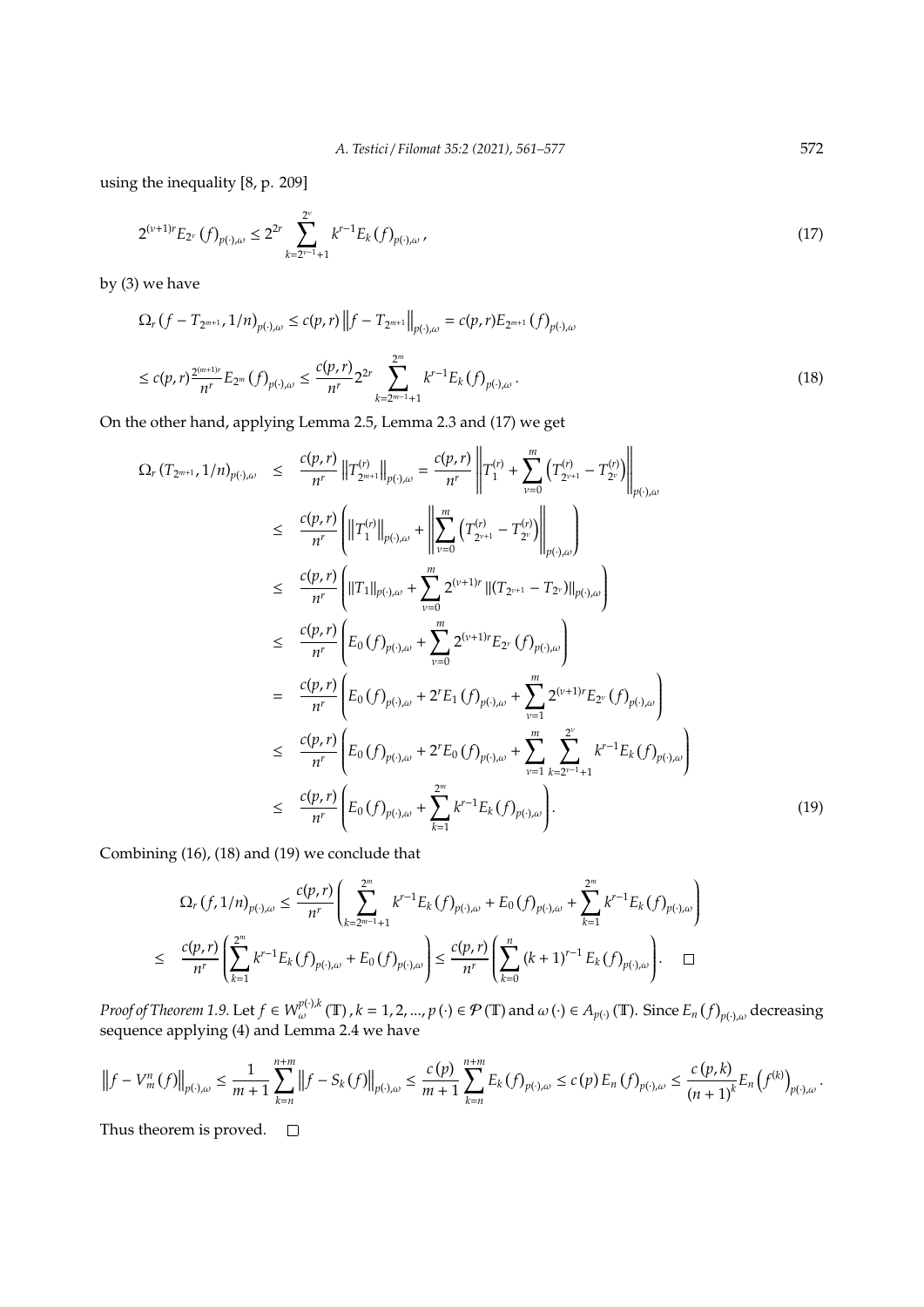*Proof of Theorem 1.10.* Let  $f \in W^{p(\cdot),r}_{\omega}(\mathbb{T}), r = 1, 2, ..., p(\cdot) \in \mathcal{P}(\mathbb{T})$  and  $\omega(\cdot) \in A_{p(\cdot)}(\mathbb{T})$ . Applying (4) and Lemma 2.4 we have

$$
\left\|f - V_m^n(f)\right\|_{p(\cdot),\omega} \leq \frac{1}{m+1} \sum_{k=n}^{n+m} \left\|f - S_k(f)\right\|_{p(\cdot),\omega} \leq \frac{c(p)}{m+1} \sum_{k=n}^{n+m} E_k(f)_{p(\cdot),\omega} \leq \frac{c(p,r)}{m+1} \sum_{k=n}^{n+m} \frac{1}{(k+1)^r} E_n\left(f^{(r)}\right)_{p(\cdot),\omega}.
$$

Thus theorem is proved.  $\square$ 

*Proof of Theorem 1.11.* Let  $p(\cdot) \in \mathcal{P}(\mathbb{T})$  and  $\omega(\cdot) \in A_{p(\cdot)}(\mathbb{T})$ . Let also  $T_n^0(f)$ ,  $T_n^*(f) \in \Pi_n$  be the best and near-best approximating trigonometric polynomials to  $f \in W^{p(\cdot),k}_{\omega}(\mathbb{T})$  ,  $k = 1, 2, ...,$  respectively. Then

$$
\left\|f^{(k)} - T_n^{*(k)}(f)\right\|_{p(\cdot),\omega} \le \left\|f^{(k)} - V_{n-1}^n\left(f^{(k)}\right)\right\|_{p(\cdot),\omega} + \left\|T_n^{*(k)}\left(V_{n-1}^n\left(f\right)\right) - T_n^{*(k)}(f)\right\|_{p(\cdot),\omega} + \left\|V_{n-1}^n\left(f^{(k)}\right) - T_n^{*(k)}\left(V_{n-1}^n\left(f\right)\right)\right\|_{p(\cdot),\omega} =: I_1 + I_2 + I_3.
$$

By the boundedness of  $V_{n-1}^n(f)$ 

$$
I_{1} = ||f^{(k)} - V_{n-1}^{n} (f^{(k)})||_{p(\cdot),\omega} \le ||f^{(k)} - T_{n}^{0} (f^{(k)})||_{p(\cdot),\omega} + ||T_{n}^{0} (f^{(k)}) - V_{n-1}^{n} (f^{(k)})||_{p(\cdot),\omega} =
$$
  
\n
$$
= E_{n} (f^{(k)})_{p(\cdot),\omega} + ||V_{n-1}^{n} (T_{n}^{0} (f^{(k)})) - V_{n-1}^{n} (f^{(k)})||_{p(\cdot),\omega} \le E_{n} (f^{(k)})_{p(\cdot),\omega} + c(p) ||T_{n}^{0} (f^{(k)}) - f^{(k)}||_{p(\cdot),\omega} \le
$$
  
\n
$$
\le c(p) E_{n} (f^{(k)})_{p(\cdot),\omega}.
$$

By Lemma 2.3, Theorem 1.9 and Lemma 2.4

$$
I_{2} = ||T_{n}^{*(k)}(V_{n-1}^{n}(f)) - T_{n}^{*(k)}(f)||_{p(\cdot),\omega} \le c(p)n^{k} ||T_{n}^{*}(V_{n-1}^{n}(f)) - T_{n}^{*}(f)||_{p(\cdot),\omega} \le
$$
  
\n
$$
\le c(p)n^{k} \{ ||T_{n}^{*}(V_{n-1}^{n}(f)) - V_{n-1}^{n}(f)||_{p(\cdot),\omega} + ||V_{n-1}^{n}(f) - f||_{p(\cdot),\omega} + ||f - T_{n}^{*}(f)||_{p(\cdot),\omega} \} \le
$$
  
\n
$$
\le c(p)n^{k} \{c(p)E_{n}(V_{n-1}^{n}(f))_{p(\cdot),\omega} + ||V_{n-1}^{n}(f) - f||_{p(\cdot),\omega} + c(p)E_{n}(f)_{p(\cdot),\omega} \} \le
$$
  
\n
$$
\le c(p)n^{k} \{c(p)E_{n}(V_{n-1}^{n}(f))_{p(\cdot),\omega} + \frac{c(p)}{n^{k}}E_{n}(f^{(k)})_{p(\cdot),\omega} + \frac{c(p)}{n^{k}}E_{n}(f^{(k)})_{p(\cdot),\omega} \}.
$$

Since by Theorem 1.9 and Lemma 2.4

$$
E_n\left(V_{n-1}^n(f)\right)_{p(\cdot),\omega} \leq \|V_{n-1}^n(f) - T_n^0(f)\|_{p(\cdot),\omega} \leq
$$
  
 
$$
\leq \|V_{n-1}^n(f) - f\|_{p(\cdot),\omega} + \|f - T_n^0(f)\|_{p(\cdot),\omega} \leq \frac{c(p,k)}{n^k} E_n\left(f^{(k)}\right)_{p(\cdot),\omega}, \tag{20}
$$

we obtain that  $I_2 \le c(p, k) E_n(f^{(k)})$ *p*(·),ω .

Ultimately applying Lemma 2.3 to *I*3, and (20) we get

$$
I_3 = \|V_{n-1}^n(f^{(k)}) - T_n^{*(k)}(V_{n-1}^n(f))\|_{p(\cdot),\omega} \le c(p) (2n-1)^k \|V_{n-1}^n(f) - T_n^*(V_{n-1}^n(f))\|_{p(\cdot),\omega} \le c(p) (2n-1)^k E_n(V_{n-1}^n(f))_{p(\cdot),\omega} \le c(p,k) \frac{(2n-1)^k}{n^k} E_n(f^{(k)})_{p(\cdot),\omega} \le c(p,k) E_n(f^{(k)})_{p(\cdot),\omega}
$$

and therefore

$$
\left\|f^{(k)} - T_n^{*(k)}(f)\right\|_{p(\cdot),\omega} \le I_1 + I_2 + I_3 \le c(p,k)E_n\left(f^{(k)}\right)_{p(\cdot),\omega}. \quad \Box
$$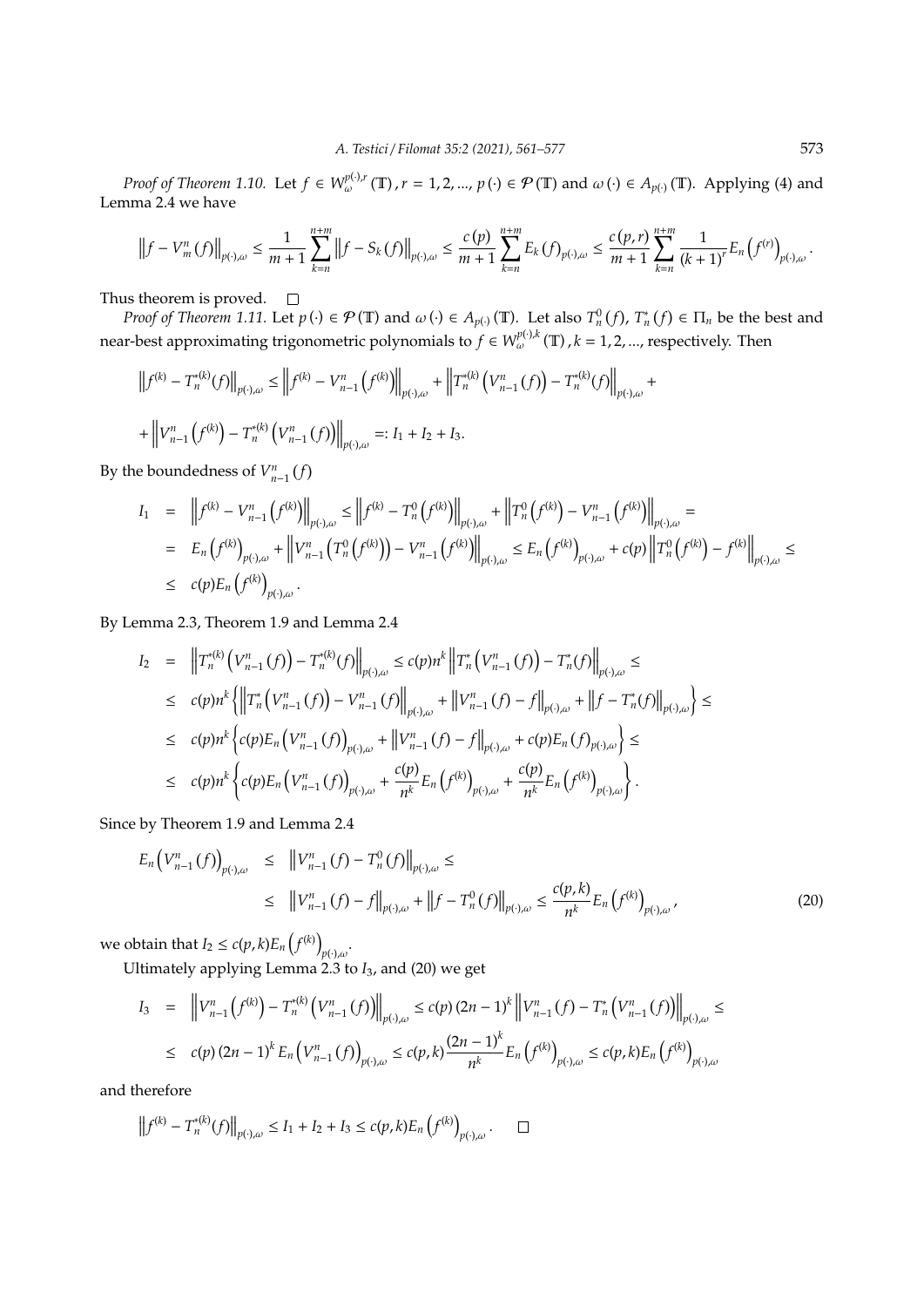*Proof of Theorem 1.13.* Let  $f \in L^{p(\cdot)}_{\omega}(\mathbb{T})$ ,  $p(\cdot) \in \mathcal{P}_0(\mathbb{T})$  and  $\omega(\cdot) \in A_{p(\cdot)}(\mathbb{T})$ . Let  $S_n^*$  be *n*th partial sum of the series (5) and

$$
\mu_k = \begin{cases} 0, & k = 0 \\ k^{\alpha}, & k = 1, 2, ..., \end{cases}
$$

By Abel transform

$$
S_m^* - f = \sum_{j=1}^{m-1} (S_j(f) - f) \Delta \mu_j + (S_m(f) - f) \mu_m,
$$

where *m* = 1, 2, ..., and Δ $μ$ <sub>*j*</sub> =  $μ$ <sub>*j*</sub> −  $μ$ <sub>*j*+1</sub>. Then for a fixed *n* = 1, 2, ..., and for every *k* = 0, 1, 2, ..., we obtain

$$
S_{2^{k+1}n}^* - S_{2^kn}^* = \sum_{j=2^kn}^{2^{k+1}n-1} \left( S_j(f) - f \right) \Delta \mu_j + \left( S_{2^{k+1}n}(f) - f \right) \mu_{2^{k+1}n} - \left( S_{2^kn}(f) - f \right) \mu_{2^kn}.
$$
\n(21)

It can be shown that  $|\Delta \mu_j| < c j^{\alpha-1}$ . Since the sequence  $\left\{ E_n (f)_{p(\cdot),\omega} \right\}_{n=1}^{\infty}$  is decreasing, combining (4) and (21) we get

$$
\begin{array}{lcl} \left\|S_{2^{k+1}n}^* - S_{2^kn}^*\right\|_{p(\cdot),\omega} & \leq & c(p) \sum_{j=2^kn}^{2^{k+1}n-1}j^{\alpha-1}E_j\left(f\right)_{p(\cdot),\omega} + c(p) \, 2^{\alpha} \left(2^kn\right)^{\alpha}E_{2^kn}\left(f\right)_{p(\cdot),\omega} \leq \\ & \leq & c(p) \, 2^kn2^{\alpha-1} \left(2^kn\right)^{\alpha-1}E_{2^kn}\left(f\right)_{p(\cdot),\omega} + c(p) \, 2^{\alpha} \left(2^kn\right)^{\alpha}E_{2^kn}\left(f\right)_{p(\cdot),\omega} \leq \\ & = & c(p) \left(2^kn\right)^{\alpha}E_{2^kn}\left(f\right)_{p(\cdot),\omega}, \end{array}
$$

and hence,

$$
\sum_{k=0}^{\infty} \left\| S_{2^{k+1}n}^* - S_{2^k n}^* \right\|_{p(\cdot),\omega} \le c \, (p) \sum_{k=0}^{\infty} \left( 2^k n \right)^{\alpha} E_{2^k n} \, (f)_{p(\cdot),\omega} \, .
$$

It is clear that

$$
\sum_{k=1}^{\infty} (2^{k} n)^{\alpha} E_{2^{k} n} (f)_{p(\cdot),\omega} = 2^{\alpha} \sum_{k=1}^{\infty} (2^{k-1} n)^{\alpha} E_{2^{k} n} (f)_{p(\cdot),\omega} = 2^{\alpha} \sum_{k=0}^{\infty} (2^{k} n)^{\alpha-1} 2^{k} n E_{2^{k+1} n} (f)_{p(\cdot),\omega} \le
$$
  

$$
\leq 2^{\alpha} \sum_{k=0}^{\infty} \sum_{j=2^{k} n+1}^{2^{k+1} n} j^{\alpha-1} E_j (f)_{p(\cdot),\omega} \leq c \sum_{k=n+1}^{\infty} k^{\alpha-1} E_k (f)_{p(\cdot),\omega}.
$$
 (22)

By (22) we have

$$
\sum_{k=0}^{\infty} ||S_{2^{k+1}n}^{*} - S_{2^{k}n}^{*}||_{p(\cdot),\omega} \le c(p) \left\{ n^{\alpha} E_{n}(f)_{p(\cdot),\omega} + \sum_{k=1}^{\infty} (2^{k}n)^{\alpha} E_{2^{k}n}(f)_{p(\cdot),\omega} \right\} \le c(p) \left\{ n^{\alpha} E_{n}(f)_{p(\cdot),\omega} + \sum_{k=n+1}^{\infty} k^{\alpha-1} E_{k}(f)_{p(\cdot),\omega} \right\}.
$$
\n(23)

Since  $\sum_{k=1}^{\infty}$  $k^{\alpha-1}E_k(f)_{p(\cdot),\omega}<\infty$  , the series  $S_n^*+\sum_{i=1}^\infty$ *k*=0 *S* ∗  $S_{2^{k+1}n}^* - S_2^*$  $\mathcal{L}_{2^k n}^*$ ) convergences to some function  $g \in L^{p(\cdot)}_{\omega}(\mathbb{T})$  in  $L^{p(.)}_{\omega}(\mathbb{T})$ . Hence, it is obtained that the series (5) is the Fourier series of the function g. Since  $S_n^* = S_n(g)$ , applying Minkowski inequality and (23) we get

$$
E_n(g)_{p(\cdot),\omega} \le ||g - S_n^*||_{p(\cdot),\omega} \le \sum_{k=0}^{\infty} ||S_{2^{k+1}n}^* - S_{2^kn}^*||_{p(\cdot),\omega} \le c(p) \left\{ n^{\alpha} E_n(f)_{p(\cdot),\omega} + \sum_{k=n+1}^{\infty} k^{\alpha-1} E_k(f)_{p(\cdot),\omega} \right\}.
$$
 (24)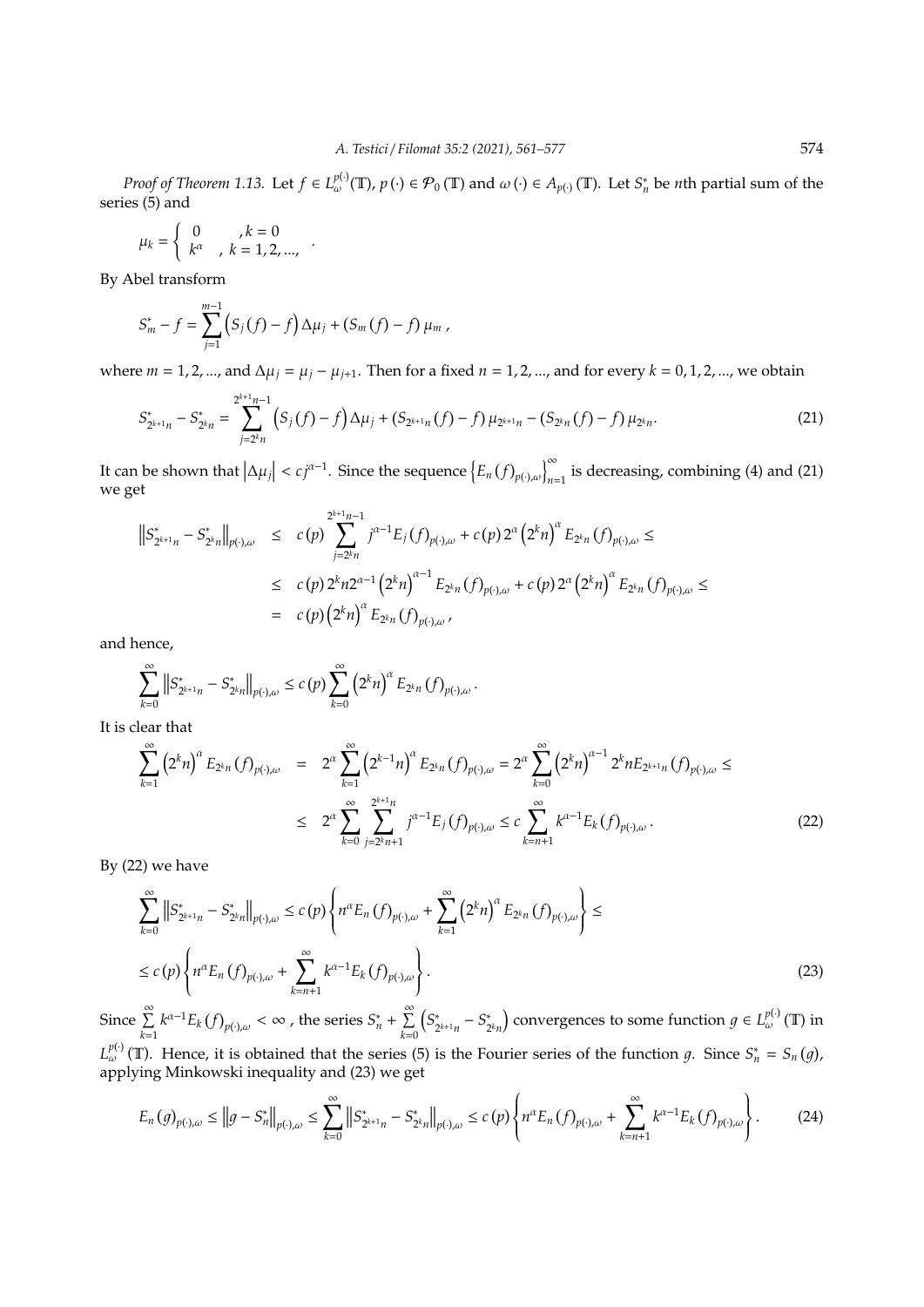By (4) and (24) for  $n = 1$  we have

$$
E_0(g)_{p(\cdot),\omega} \le ||g - \frac{a_0}{2}||_{p(\cdot),\omega} \le ||g - S_1^*||_{p(\cdot),\omega} + ||S_1^* - \frac{a_0}{2}||_{p(\cdot),\omega} \le E_1(g)_{p(\cdot),\omega} + ||S_1^* - \frac{a_0}{2}||_{p(\cdot),\omega}
$$
  
\n
$$
\le c(p) \left\{ E_1(f)_{p(\cdot),\omega} + \sum_{k=2}^{\infty} k^{\alpha-1} E_k(f)_{p(\cdot),\omega} \right\} + ||S_1^* - \frac{a_0}{2}||_{p(\cdot),\omega}
$$
  
\n
$$
= c(p) \sum_{k=1}^{\infty} k^{\alpha-1} E_k(f)_{p(\cdot),\omega} + ||S_1^* - \frac{a_0}{2}||_{p(\cdot),\omega}.
$$
\n(25)

Let  $T_0$  be number such that  $||g - T_0||_{p(\cdot),\omega} = E_0(g)_{p(\cdot),\omega}$ . Then

$$
|a_1| = \frac{1}{\pi} \left| \int_{\mathbb{T}} g(x) \cos x dx \right| = \frac{1}{\pi} \left| \int_{\mathbb{T}} \left[ g(x) - T_0(x) \right] \cos x dx \right| \le c(p) \left\| g - T_0 \right\|_{p(\cdot),\omega} = c(p) E_0(g)_{p(\cdot),\omega},
$$

and similarly it can be shown that  $|b_1| \le c(p) E_0(g)_{p(\cdot),\omega}$ . This facts implies that

$$
\left\| S_1^* - \frac{a_0}{2} \right\|_{p(\cdot),\omega} = \|a_1 \cos x + b_1 \sin x\|_{p(\cdot),\omega} \le 2\pi \left( |a_1| + |b_1| \right) \le c(p) \, E_0\left(g\right)_{p(\cdot),\omega}.
$$
\n(26)

Since there exists a constant such that  $E_0(g)_{p(\cdot),\omega} \le c(p) E_0(f)_{p(\cdot),\omega}$ , by (25) and (26) we obtain

$$
E_0(g)_{p(\cdot),\omega} \le c(p) \left\{ E_0(f)_{p(\cdot),\omega} + \sum_{k=1}^{\infty} k^{\alpha-1} E_k(f)_{p(\cdot),\omega} \right\}.
$$

This inequality and (24) complete the proof.

*Proof of Theorem 1.14*. Let  $f \in L_{\omega}^{p(\cdot)}(\mathbb{T})$ ,  $p(\cdot) \in \mathcal{P}_0(\mathbb{T})$ ,  $r = 1, 2, ..., \omega(\cdot) \in A_{p(\cdot)}(\mathbb{T})$ . Applying Theorem 1.7 and using inequalities (6) and (7) we have

$$
\Omega_{r}(g,1/n)_{p(\cdot),\omega} \leq \frac{c(p,r)}{n^{r}} \sum_{\nu=0}^{n} (\nu+1)^{r-1} E_{\nu}(g)_{p(\cdot),\omega} = \frac{c(p,r)}{n^{r}} \left\{ E_{0}(g)_{p(\cdot),\omega} + \sum_{\nu=1}^{n} (\nu+1)^{r-1} E_{\nu}(g)_{p(\cdot),\omega} \right\} \leq
$$
\n
$$
\leq \frac{c(p,r)}{n^{r}} \left[ E_{0}(f)_{p(\cdot),\omega} + \sum_{\nu=1}^{\infty} \nu^{\alpha-1} E_{\nu}(f)_{p(\cdot),\omega} \right] + \frac{c(p,r)}{n^{r}} \sum_{\nu=1}^{n} (\nu+1)^{r-1} \left[ \nu^{\alpha} E_{\nu}(f)_{p(\cdot),\omega} + \sum_{k=\nu+1}^{\infty} k^{\alpha-1} E_{k}(f)_{p(\cdot),\omega} \right] \leq
$$
\n
$$
\leq \frac{c(p,r)}{n^{r}} \left\{ \sum_{\nu=0}^{n} (\nu+1)^{\alpha-1} E_{\nu}(f)_{p(\cdot),\omega} + \sum_{\nu=n+1}^{\infty} \nu^{\alpha-1} E_{\nu}(f)_{p(\cdot),\omega} \right\}
$$
\n
$$
+ \frac{c(p,r)}{n^{r}} \left\{ \sum_{\nu=1}^{n} (\nu+1)^{r+\alpha-1} E_{\nu}(f)_{p(\cdot),\omega} + \sum_{\nu=1}^{n} (\nu+1)^{r-1} \sum_{k=\nu+1}^{\infty} k^{\alpha-1} E_{k}(f)_{p(\cdot),\omega} \right\} \leq
$$
\n
$$
\leq \frac{2c(p,r)}{n^{r}} \sum_{\nu=0}^{n} (\nu+1)^{r+\alpha-1} E_{\nu}(f)_{p(\cdot),\omega} + \frac{2c(p,r)}{n^{r}} \sum_{\nu=1}^{n} (\nu+1)^{r-1} \sum_{k=\nu}^{\infty} k^{\alpha-1} E_{k}(f)_{p(\cdot),\omega} \leq
$$
\n
$$
\leq \frac{c(p,r)}{n^{r}} \sum_{\nu=0}^{n} (\nu+1)^{r+\alpha-1} E_{\nu}(f)_{p(\cdot),\omega} + \sum_{k
$$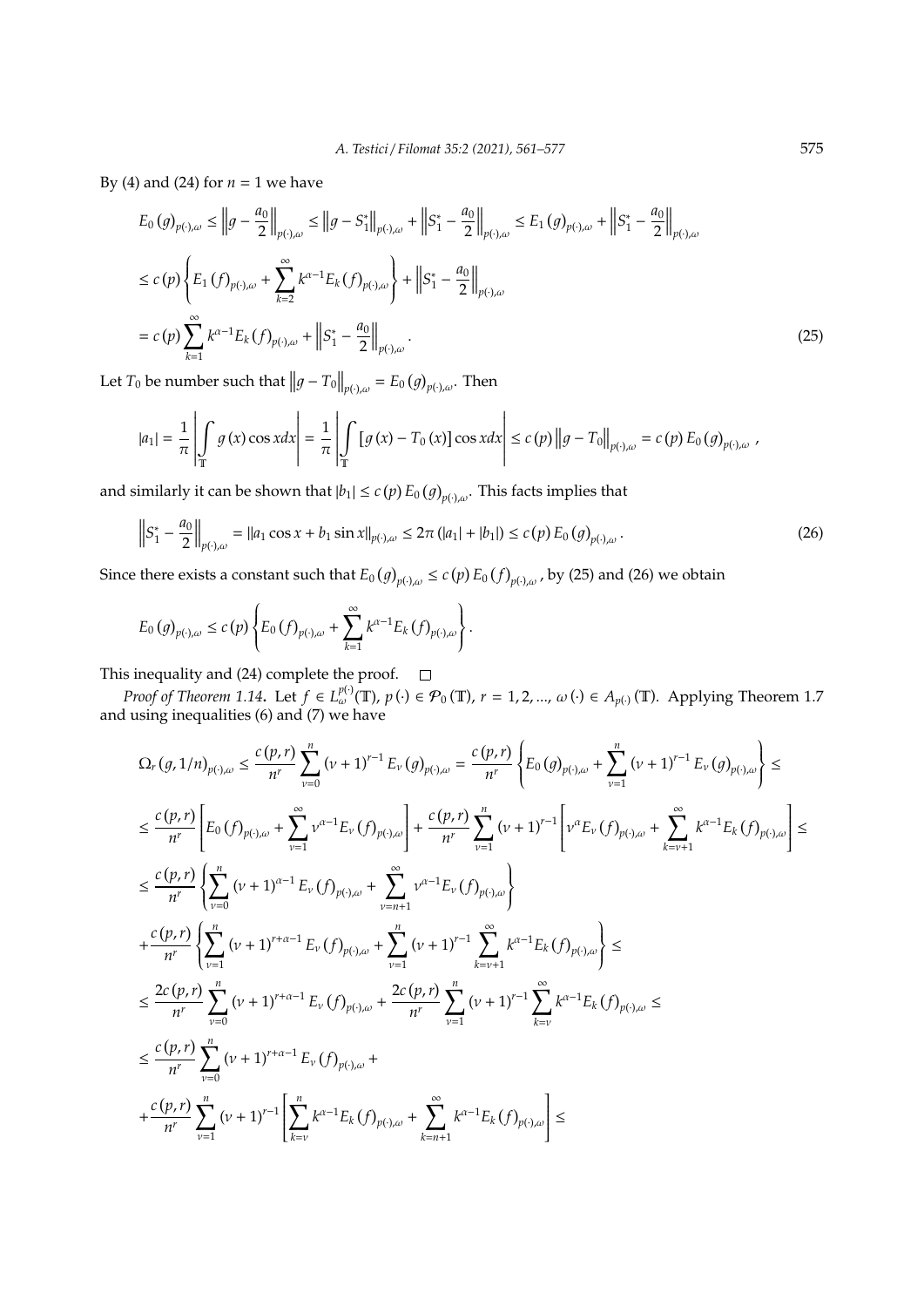$$
\leq \frac{c(p,r)}{n^r} \sum_{\nu=0}^n (\nu+1)^{r+\alpha-1} E_{\nu}(f)_{p(\cdot),\omega} +
$$
\n
$$
+ \frac{c(p,r)}{n^r} \left\{ \sum_{\nu=1}^n (\nu+1)^{r-1} \left[ \sum_{k=\nu}^n k^{\alpha-1} E_k(f)_{p(\cdot),\omega} \right] + \sum_{\nu=1}^n (\nu+1)^{r-1} \left[ \sum_{k=n+1}^\infty k^{\alpha-1} E_k(f)_{p(\cdot),\omega} \right] \right\} \leq
$$
\n
$$
\leq \frac{c(p,r)}{n^r} \sum_{\nu=0}^n (\nu+1)^{r+\alpha-1} E_{\nu}(f)_{p(\cdot),\omega} + \frac{c(p,r)}{n^r} \sum_{k=1}^n k^{\alpha-1} E_k(f)_{p(\cdot),\omega} \left[ \sum_{\nu=1}^k (\nu+1)^{r-1} \right] +
$$
\n
$$
+ \frac{c(p,r)}{n^r} \sum_{k=n+1}^\infty k^{\alpha-1} E_k(f)_{p(\cdot),\omega} \left[ \sum_{\nu=1}^n (\nu+1)^{r-1} \right] \leq
$$
\n
$$
\leq \frac{c(p,r)}{n^r} \sum_{\nu=0}^n (\nu+1)^{r+\alpha-1} E_{\nu}(f)_{p(\cdot),\omega} + \frac{c(p,r)}{n^r} \sum_{k=1}^n (k+1)^{r+\alpha-1} E_k(f)_{p(\cdot),\omega} +
$$
\n
$$
+ c(p,r) \left\{ \frac{(n+1)^r}{n^r} \sum_{k=n+1}^\infty k^{\alpha-1} E_k(f)_{p(\cdot),\omega} \right\} \leq
$$
\n
$$
\leq c(p,r) \left\{ \frac{2}{n^r} \sum_{\nu=0}^n (\nu+1)^{r+\alpha-1} E_{\nu}(f)_{p(\cdot),\omega} + 2^r \sum_{k=n+1}^\infty k^{\alpha-1} E_k(f)_{p(\cdot),\omega} \right\} \leq
$$
\n
$$
\leq c(p,r) \left\{ \frac{1}{n^r} \sum_{\nu=0}^n (\nu+1)^{r+\alpha-1} E_{\nu}(f)_{p(\cdot),\omega}
$$

and this compete the proof.  $\Box$ 

#### **Acknowledgement**

The authors would like to thank the anonymous referee.

## **References**

- [1] R. Akgun, Trigonometric approximation of functions in generalized Lebesgue spaces with variable exponent, Ukrainian Mathematical Journal 63 (1) (2011) 3-23.
- [2] R. Akgun, Polynomial approximation of functions in weighted Lebesgue and Smirnov spaces with nonstandard growth, Georgian Mathematical Journal 18 (2011) 203-235.
- [3] R. Akgun, V. M. Kokilashvili, The refined direct and converse inequalities of trigonometric approximation weighted variable exponent Lebesgue spaces, Georgian Mathematical Journal 18 (2011) 399-423.
- [4] R. Akgun, D.M. Israfilov, Simultaneous and Converse Approximation Theorems in Weighted Orlicz Spaces, Bulletin of the Belgian Mathematical Society 17 (2010) 1-16.
- [5] D.V. Cruz-Uribe, A. Fiorenza, Variable Lebesgue Spaces Foundation and Harmonic Analysis, Birkhasuser, Basel, 2013. ¨
- [6] D.V. Cruz-Uribe, L. Diening, P. Hästö, The maximal operator on weighted variable Lebesgue spaces, Fractional Calculus and Applied Analysis 14 (3) (2011) 361-374.
- [7] J. Czipszer, G. Freud, Sur l'approximation d'une fonction périodique et de ses dérivées successives par un polynome trigonométrique et par ses dérivées successives, Acta Mathematica 99 (1958), 33-51.
- [8] R.A. De Vore, G.G. Lorentz, Constructive Approximation : Polynomials and spline approximation, Springer-Verlag, 1993.
- [9] L. Diening, P. Harjulehto, P. Hästö, M. Růžička, Lebesgue and Sobolev Spaces with Variable Exponents, Springer, New York, 2011.
- [10] A. Guven, D.M. Israfilov, Trigonometric Approximation in Generalized Lebesgue Spaces  $L^{p(x)}$ , Journal of Mathematical Inequalities 4 (2) (2010) 285-299.
- [11] A. Guven, Trigonometric Approximation By Matrix Transforms in  $L^{p(x)}$  Space, Analysis and Applications 10 (1) (2012) 47-65.
- [12] D.M. Israfilov, A. Testici, Approximation in Smirnov Classes with Variable Exponent, Complex Variables and Elliptic Equations 60 (9) (2015) 1243-1253.